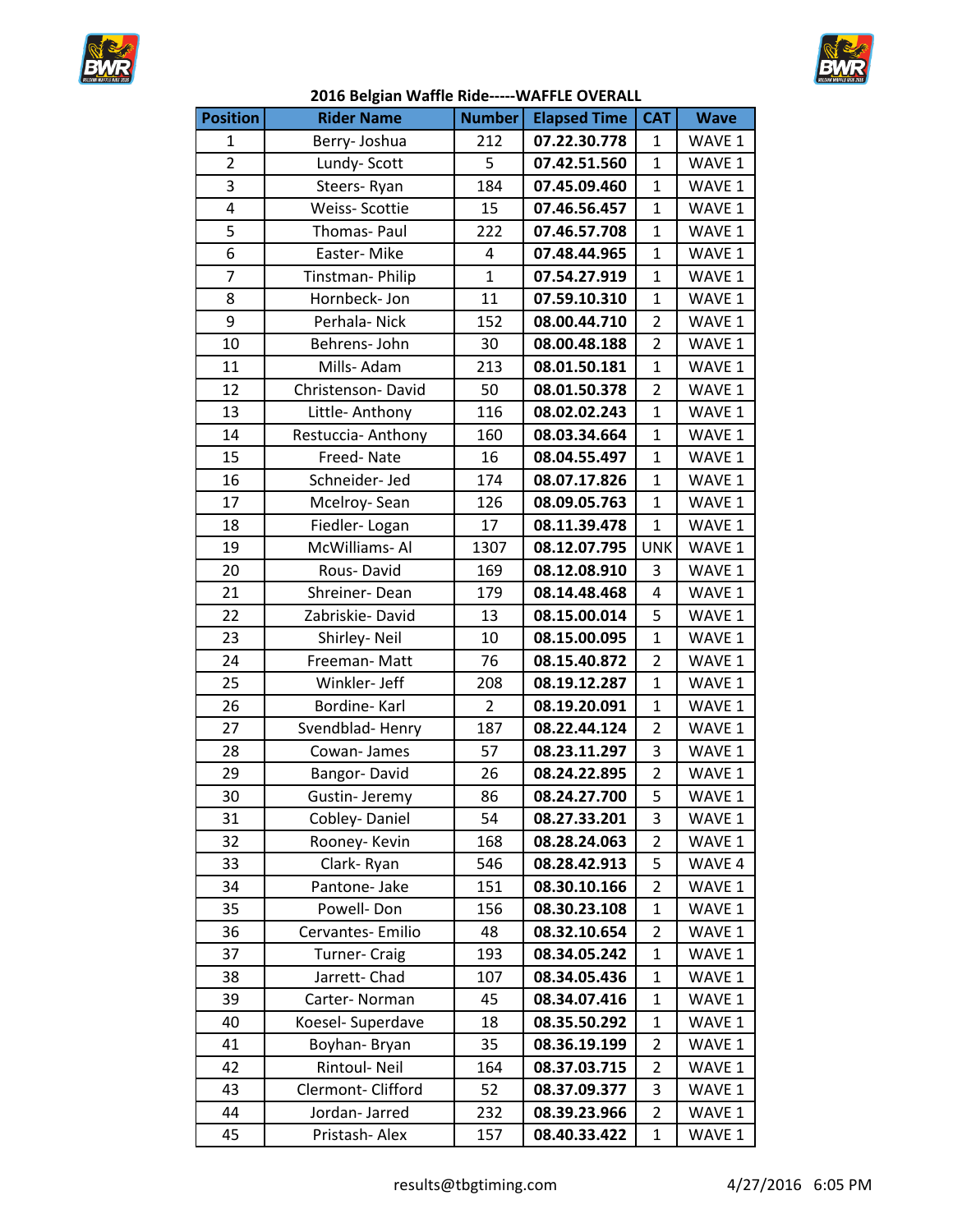



| <b>Position</b> | <b>Rider Name</b>   | <b>Number</b> | <b>Elapsed Time</b> | <b>CAT</b>     | <b>Wave</b>       |
|-----------------|---------------------|---------------|---------------------|----------------|-------------------|
| 46              | Nauman-Amanda       | 262           | 08.40.40.307        | <b>UNK</b>     | WAVE <sub>2</sub> |
| 47              | Sutton- Guy         | 761           | 08.42.16.783        | 5              | WAVE 4            |
| 48              | King-Nate           | 235           | 08.43.47.082        | $\mathbf 1$    | WAVE 1            |
| 49              | De Groot- Christian | 61            | 08.43.47.378        | 3              | WAVE 1            |
| 50              | Dahl-Ryan           | 9             | 08.43.48.020        | $\overline{2}$ | WAVE 1            |
| 51              | Evans-Scott         | 70            | 08.43.48.492        | $\overline{2}$ | WAVE 1            |
| 52              | Araya- Juan         | 118           | 08.43.49.813        | 3              | WAVE 1            |
| 53              | Cady-Ryan           | 43            | 08.43.49.832        | $\overline{2}$ | WAVE 1            |
| 54              | Bierman-Eric        | 33            | 08.43.50.090        | $\overline{2}$ | WAVE 1            |
| 55              | Gilliam-Edgar       | 82            | 08.44.44.963        | $\overline{2}$ | WAVE 1            |
| 56              | Thorp-Zach          | 191           | 08.45.06.098        | 2              | WAVE 1            |
| 57              | Pacal- Adam         | 150           | 08.45.28.658        | $\overline{2}$ | WAVE 1            |
| 58              | Morris-Austin       | 137           | 08.45.51.516        | $\mathbf{1}$   | WAVE 1            |
| 59              | Driscoll-Steve      | 65            | 08.47.22.531        | $\overline{2}$ | WAVE 1            |
| 60              | Findley-Dan         | 75            | 08.48.27.214        | 3              | WAVE 1            |
| 61              | Arnold-Ryan         | 25            | 08.48.27.995        | $\overline{2}$ | WAVE 1            |
| 62              | Zinke-Brendon       | 211           | 08.48.28.656        | 3              | WAVE 1            |
| 63              | Painting-Mark       | 802           | 08.48.43.667        | 5              | WAVE 4            |
| 64              | Whitthoff- Scott    | 205           | 08.50.33.533        | $\overline{2}$ | WAVE 1            |
| 65              | Sides-Mitchell      | 223           | 08.50.39.302        | $\mathbf{1}$   | WAVE 1            |
| 66              | Dickey- Jason       | 559           | 08.51.59.653        | 5              | WAVE 4            |
| 67              | Hensley- Adam       | 97            | 08.52.31.856        | 3              | WAVE 1            |
| 68              | Desair- Maarten     | 216           | 08.52.42.490        | $\mathbf{1}$   | WAVE 1            |
| 69              | Quick-Rhonda        | 261           | 08.53.25.770        | 3              | WAVE <sub>2</sub> |
| 70              | Baker-Bill          | 513           | 08.53.55.866        | 5              | WAVE 4            |
| 71              | Tzinberg- John      | 194           | 08.54.34.345        | $\mathbf{1}$   | WAVE 1            |
| 72              | Willard-Ted         | 206           | 08.55.07.117        | $\overline{2}$ | WAVE 1            |
| 73              | Templin-Troy        | 459           | 08.55.31.732        | 4              | WAVE 3            |
| 74              | Wright-Michael      | 793           | 08.55.43.917        | 5              | WAVE 4            |
| 75              | Ure-Ernesto         | 776           | 08.55.47.582        | $\overline{5}$ | WAVE 4            |
| 76              | Vangassen-Shawn     | 195           | 09.00.22.480        | 1              | WAVE 1            |
| 77              | Ewing- Corky        | 575           | 09.00.54.979        | 5              | WAVE 4            |
| 78              | Frank-Robert        | 214           | 09.03.48.024        | $\mathbf{1}$   | WAVE 1            |
| 79              | Cederholm- Jill     | 265           | 09.03.58.131        | $\overline{2}$ | WAVE 2            |
| 80              | Reisz- Attila       | 724           | 09.04.15.404        | 5              | WAVE 4            |
| 81              | Gilmore- Charlie    | 354           | 09.05.20.882        | 4              | WAVE 3            |
| 82              | Willart-Patrick     | 230           | 09.05.38.602        | 5              | WAVE 1            |
| 83              | Walsh-John          | 199           | 09.06.11.845        | 1              | WAVE 1            |
| 84              | Mackey-Fred         | 382           | 09.06.38.401        | 4              | WAVE 3            |
| 85              | Sebat-Jonathan      | 177           | 09.08.59.829        | 3              | WAVE 1            |
| 86              | Mcclure-Andrew      | 125           | 09.09.11.603        | 3              | WAVE 1            |
| 87              | Amselem-Marco       | 504           | 09.09.21.478        | 5              | WAVE 4            |
| 88              | Wolff- Josh         | 452           | 09.09.41.112        | 4              | WAVE <sub>3</sub> |
| 89              | Danly-Metal         | 59            | 09.10.11.103        | 5              | WAVE 1            |
| 90              | Lucas-Mike          | 661           | 09.11.39.120        | 5              | WAVE 4            |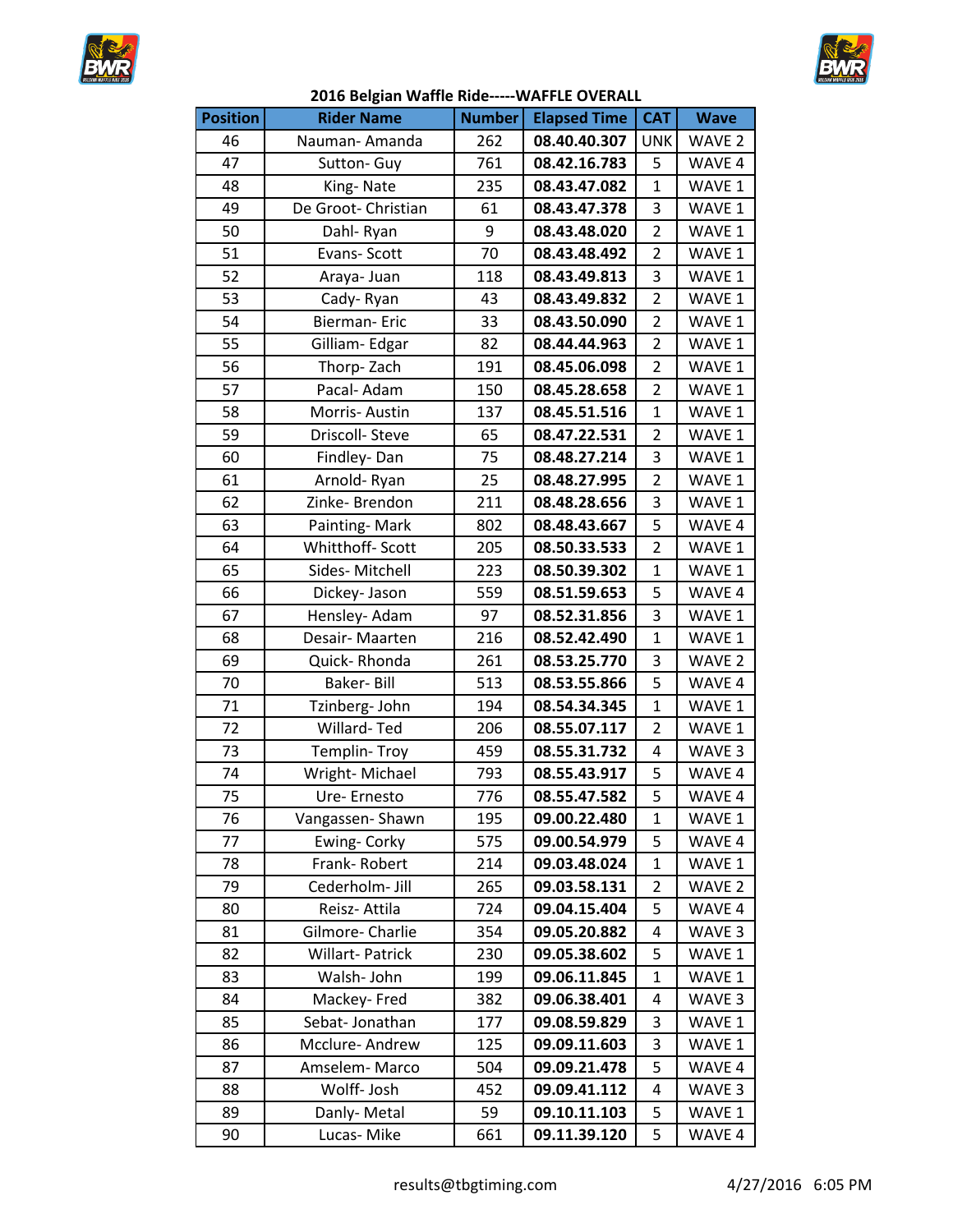



| <b>Position</b> | <b>Rider Name</b>  | <b>Number</b> | <b>Elapsed Time</b> | <b>CAT</b>     | <b>Wave</b>       |
|-----------------|--------------------|---------------|---------------------|----------------|-------------------|
| 91              | Mendes-Severiano   | 395           | 09.12.03.131        | 4              | WAVE 3            |
| 92              | Marietti-David     | 122           | 09.12.32.950        | $\overline{2}$ | WAVE 1            |
| 93              | Mckonly-Chad       | 127           | 09.12.33.773        | 3              | WAVE 1            |
| 94              | Eysenbach-Derek    | 71            | 09.13.09.750        | 3              | WAVE 1            |
| 95              | Harger-Jay         | 91            | 09.13.09.773        | 5              | WAVE 1            |
| 96              | Plotts-Thomas      | 713           | 09.13.19.751        | 5              | WAVE 4            |
| 97              | Festini- Kevin     | 348           | 09.13.38.648        | 4              | WAVE 3            |
| 98              | Peroutka-Stefan    | 410           | 09.15.25.568        | 4              | WAVE 3            |
| 99              | Saliamonas- John   | 170           | 09.15.49.887        | 3              | WAVE 1            |
| 100             | Hintze- Jonny      | 101           | 09.15.51.340        | 3              | WAVE 1            |
| 101             | Kaiser-Cody        | 12            | 09.15.55.677        | $\mathbf{1}$   | WAVE 1            |
| 102             | Featherman-Mark    | 73            | 09.15.56.381        | 3              | WAVE 1            |
| 103             | Haynes- Chad       | 365           | 09.15.58.783        | 4              | WAVE 3            |
| 104             | Lee-Anthony        | 655           | 09.17.23.353        | 5              | WAVE 4            |
| 105             | Matz-Michael       | 389           | 09.17.24.454        | 4              | WAVE 3            |
| 106             | Harvey-Scot        | 93            | 09.17.25.856        | 3              | WAVE 1            |
| 107             | Carrillo- Jaime    | 538           | 09.17.26.530        | 5              | WAVE 4            |
| 108             | Nocera-David       | 697           | 09.17.47.366        | 5              | WAVE 4            |
| 109             | Dipert-Joshua      | 561           | 09.17.52.598        | 5              | WAVE 4            |
| 110             | Oksanen- Jussi     | 698           | 09.17.53.167        | 5              | WAVE 4            |
| 111             | Carriere-David     | 328           | 09.19.01.838        | 4              | WAVE 3            |
| 112             | Haase-David        | 87            | 09.19.33.253        | $\overline{2}$ | WAVE 1            |
| 113             | Holmes-Chris       | 105           | 09.20.16.891        | 5              | WAVE 1            |
| 114             | Itoh-Robert        | 106           | 09.20.17.129        | 3              | WAVE 1            |
| 115             | Schroeder-Frank    | 175           | 09.20.18.452        | $\overline{2}$ | WAVE 1            |
| 116             | Charton-Robert     | 331           | 09.21.45.872        | 4              | WAVE 3            |
| 117             | Mendigochea-Matias | 132           | 09.22.32.363        | $\overline{2}$ | WAVE 1            |
| 118             | Harris-Bill        | 92            | 09.22.39.539        | 1              | WAVE 1            |
| 119             | Hartfelder- Kurt   | 606           | 09.23.02.797        | 5              | WAVE 4            |
| 120             | Seeley- John       | 741           | 09.23.03.743        | $\overline{5}$ | WAVE 4            |
| 121             | Pham-Moise         | 710           | 09.23.06.227        | 5              | WAVE 4            |
| 122             | Arena-Ben          | 23            | 09.24.21.229        | 3              | WAVE 1            |
| 123             | Olson- Chris       | 407           | 09.25.06.354        | 4              | WAVE <sub>3</sub> |
| 124             | Spivey-Marc        | 182           | 09.26.06.305        | 3              | WAVE 1            |
| 125             | Rider-Scott        | 420           | 09.27.26.921        | 4              | WAVE 3            |
| 126             | Spencer- Craig     | 433           | 09.27.38.373        | 4              | WAVE 3            |
| 127             | Padilla-Nicolas    | 701           | 09.27.58.023        | 5              | WAVE 4            |
| 128             | Corral-Daniel      | 55            | 09.28.06.719        | 3              | WAVE 1            |
| 129             | Robbins-James      | 165           | 09.28.17.456        | 2              | WAVE 1            |
| 130             | Schofield-Tom      | 740           | 09.29.08.898        | 5              | WAVE 4            |
| 131             | Friestedt-Drew     | 581           | 09.31.22.433        | 5              | WAVE 4            |
| 132             | Camerino-John      | 534           | 09.31.55.030        | 5              | WAVE 4            |
| 133             | Wells- Glen        | 446           | 09.31.55.519        | 4              | WAVE 3            |
| 134             | Davisson-Danny     | 336           | 09.31.55.629        | 4              | WAVE 3            |
| 135             | Kolbo- Josh        | 111           | 09.32.13.163        | 3              | WAVE 1            |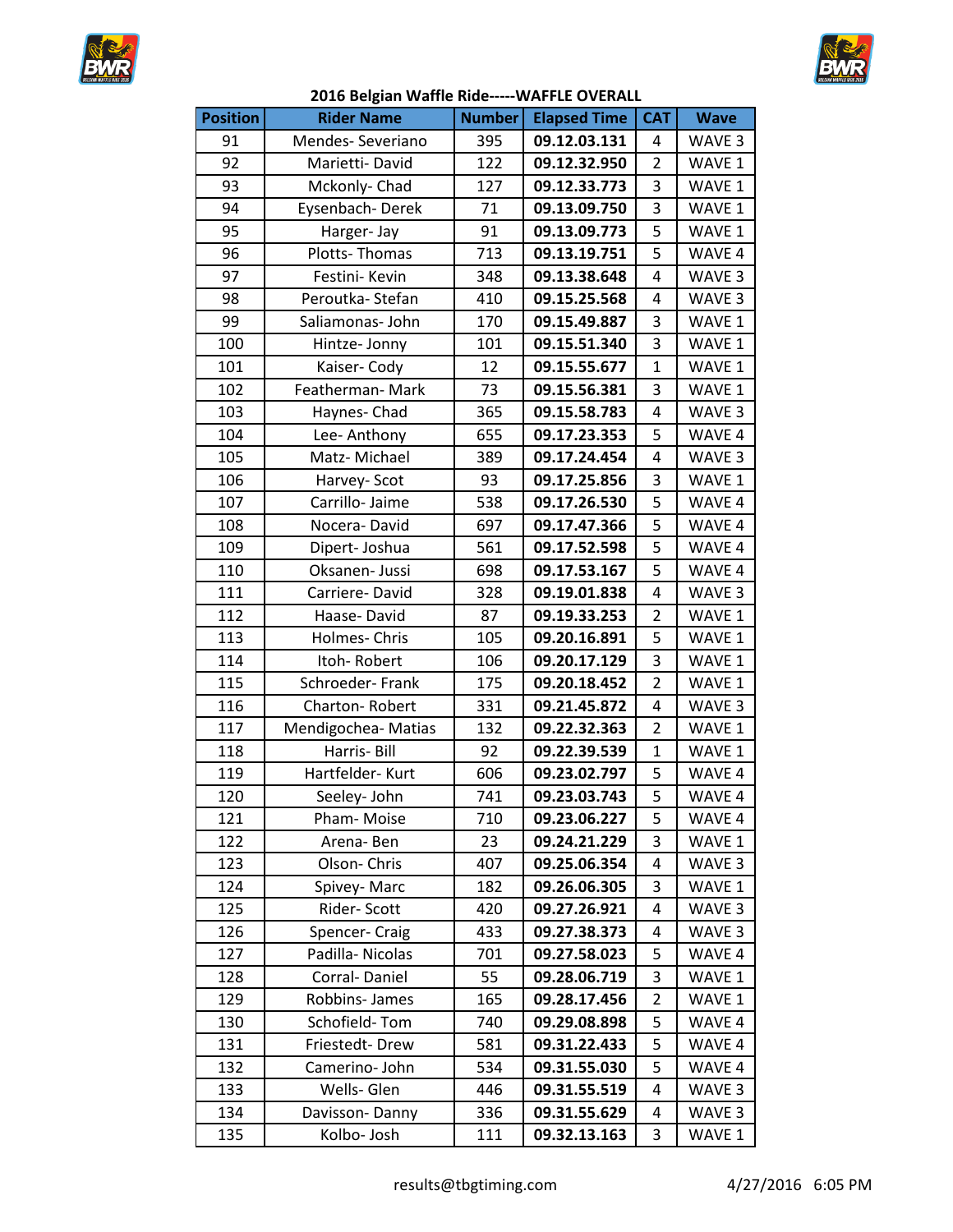



| <b>Position</b> | <b>Rider Name</b>        | <b>Number</b> | <b>Elapsed Time</b> | <b>CAT</b>     | <b>Wave</b>       |
|-----------------|--------------------------|---------------|---------------------|----------------|-------------------|
| 136             | Dannelley-Mary           | 264           | 09.33.17.895        | <b>UNK</b>     | WAVE 2            |
| 137             | Price-Edward             | 413           | 09.33.38.078        | 4              | WAVE 3            |
| 138             | Breyer-Matt              | 123           | 09.34.47.847        | 3              | WAVE 1            |
| 139             | Levy- Julian             | 380           | 09.35.20.296        | 4              | WAVE 3            |
| 140             | Motamed-Mani             | 138           | 09.36.36.909        | 3              | WAVE 1            |
| 141             | Pogni-Dean               | 154           | 09.37.04.492        | $\overline{2}$ | WAVE 1            |
| 142             | Northway- Craig          | 808           | 09.37.05.413        | 5              | WAVE 4            |
| 143             | Cobb- Jj                 | 53            | 09.37.06.224        | $\overline{2}$ | WAVE 1            |
| 144             | Tasch-Alex               | 190           | 09.37.12.226        | 3              | WAVE 1            |
| 145             | Murray-Anthony           | 692           | 09.37.32.701        | 5              | WAVE 4            |
| 146             | Covarrubias-C.j.         | 335           | 09.37.40.666        | 4              | WAVE 3            |
| 147             | Gemar-Jeff               | 79            | 09.38.07.120        | 5              | WAVE 1            |
| 148             | Miller- Perkins          | 396           | 09.39.57.719        | 4              | WAVE 3            |
| 149             | Parker- Greg             | 705           | 09.40.09.417        | 5              | WAVE 4            |
| 150             | Parkr-Bret               | 706           | 09.40.14.744        | 5              | WAVE 4            |
| 151             | <b>Baynes- Geoff</b>     | 28            | 09.40.25.819        | $\overline{2}$ | WAVE 1            |
| 152             | Mangum-Matt              | 120           | 09.40.26.187        | 3              | WAVE 1            |
| 153             | Demaio-Robert            | 338           | 09.40.55.116        | 4              | WAVE 3            |
| 154             | Diedrich-Nick            | 62            | 09.40.58.928        | 3              | WAVE 1            |
| 155             | Ramsey-Richard           | 415           | 09.41.10.742        | 4              | WAVE 3            |
| 156             | Nichol- Michael          | 405           | 09.41.48.671        | 4              | WAVE 3            |
| 157             | Patrick- Christi         | 263           | 09.41.58.268        | <b>UNK</b>     | WAVE <sub>2</sub> |
| 158             | Turner-David             | 773           | 09.42.11.758        | 5              | WAVE 4            |
| 159             | Zuidema-Cy               | 457           | 09.43.26.456        | 4              | WAVE 3            |
| 160             | Dube-Serge               | 565           | 09.44.19.946        | 5              | WAVE 4            |
| 161             | Samis-Brad               | 732           | 09.44.29.310        | 5              | WAVE 4            |
| 162             | Morton-Todd              | 401           | 09.44.44.539        | 4              | WAVE 3            |
| 163             | Hayes-Benjamin           | 364           | 09.46.11.882        | 4              | WAVE 3            |
| 164             | Marshall-Tim             | 672           | 09.46.46.181        | 5              | WAVE 4            |
| 165             | Hansen- Sky              | 362           | 09.47.30.825        | $\overline{4}$ | WAVE 3            |
| 166             | White-Michael            | 448           | 09.47.32.041        | 4              | WAVE 3            |
| 167             | Picarelli-Richard        | 153           | 09.47.36.582        | 2              | WAVE 1            |
| 168             | <b>Burinda- Matthew</b>  | 215           | 09.47.51.033        | 1              | WAVE 1            |
| 169             | Dollar-Rob               | 339           | 09.48.37.935        | 4              | WAVE 3            |
| 170             | Dorf-Robb                | 340           | 09.48.38.671        | 4              | WAVE 3            |
| 171             | Stringfellow- Brian      | 436           | 09.48.39.205        | 4              | WAVE <sub>3</sub> |
| 172             | Cooper-Rotem             | 554           | 09.49.16.028        | 5              | WAVE 4            |
| 173             | Verney-Richard           | 779           | 09.49.17.216        | 5              | WAVE 4            |
| 174             | Kraus-Kevin              | 467           | 09.49.33.707        | 4              | WAVE 3            |
| 175             | Johnson-Sonja            | 271           | 09.50.23.165        | <b>UNK</b>     | WAVE 2            |
| 176             | Ortiz-Roger              | 148           | 09.50.35.701        | 3              | WAVE 1            |
| 177             | Novitch-Lawrence         | 143           | 09.50.40.570        | 3              | WAVE 1            |
| 178             | <b>Gunnarsson-Patrik</b> | 358           | 09.51.08.736        | 4              | WAVE 3            |
| 179             | Dorfman-Joshua           | 562           | 09.51.24.224        | 5              | WAVE 4            |
| 180             | Miller-Matt              | 684           | 09.51.25.673        | 5              | WAVE 4            |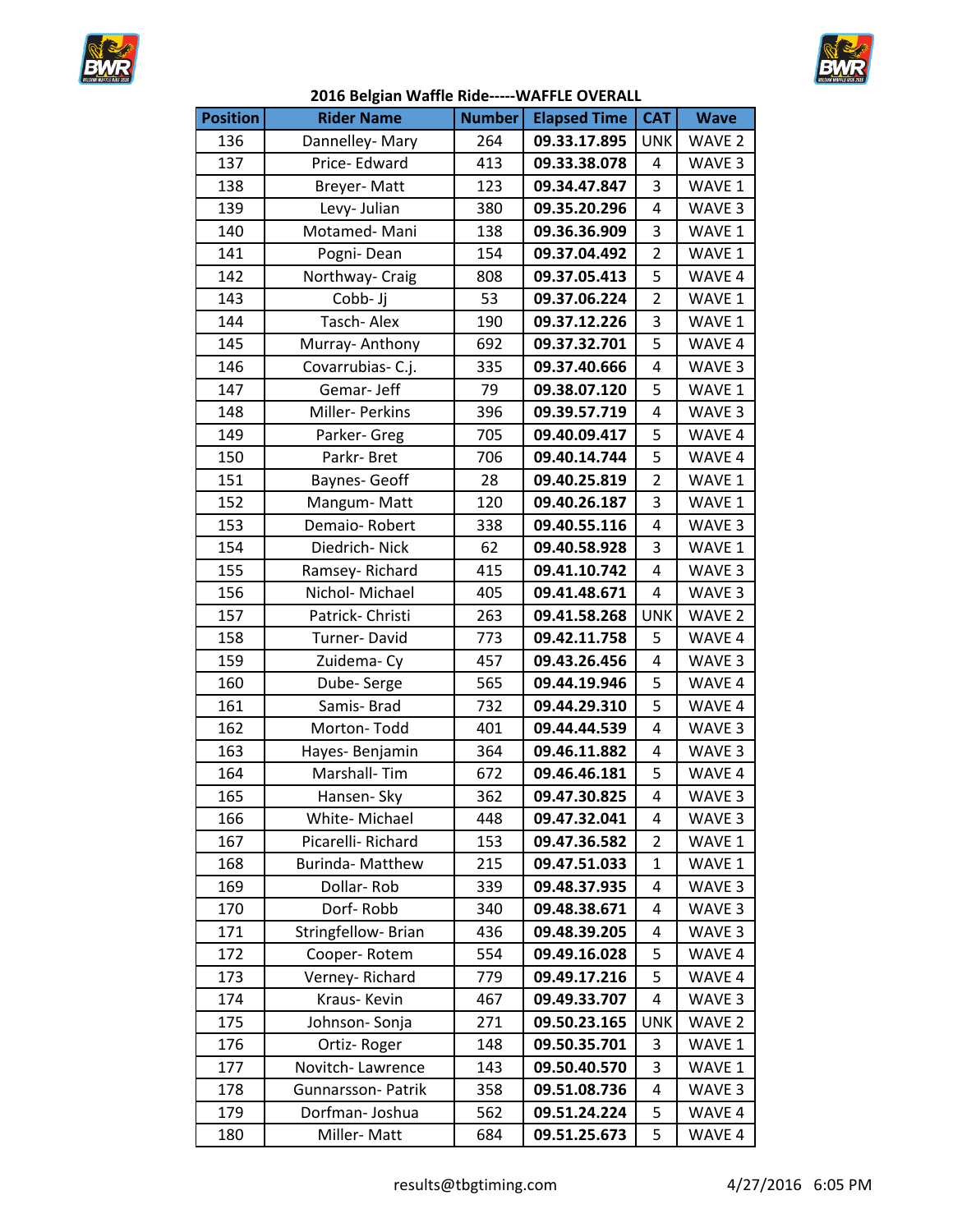



| <b>Position</b> | <b>Rider Name</b>     | <b>Number</b> | <b>Elapsed Time</b> | <b>CAT</b>     | <b>Wave</b>       |
|-----------------|-----------------------|---------------|---------------------|----------------|-------------------|
| 181             | Steward-Michael       | 756           | 09.51.28.012        | 5              | WAVE 4            |
| 182             | Lefterova- Martina    | 301           | 09.51.46.050        | <b>UNK</b>     | WAVE 2            |
| 183             | Fantone-Marco         | 72            | 09.51.54.288        | 2              | WAVE 1            |
| 184             | Hanna-Jacob           | 90            | 09.51.56.002        | 3              | WAVE 1            |
| 185             | Bour-Jean-Paul        | 321           | 09.51.57.336        | $\overline{4}$ | WAVE 3            |
| 186             | Pawliw-Ryan           | 228           | 09.51.57.446        | <b>UNK</b>     | WAVE 1            |
| 187             | Casparian-Casper      | 46            | 09.52.34.119        | 3              | WAVE 1            |
| 188             | Becker-Rob            | 518           | 09.52.34.932        | 5              | WAVE 4            |
| 189             | Bernhard-Robert       | 320           | 09.53.37.997        | 4              | WAVE 3            |
| 190             | Eitman-Daniel         | 343           | 09.54.10.661        | 4              | WAVE 3            |
| 191             | Anderson-Chris        | 507           | 09.54.30.859        | 5              | WAVE 4            |
| 192             | Knutson-Amanda        | 267           | 09.54.34.612        | <b>UNK</b>     | WAVE <sub>2</sub> |
| 193             | Coetzee- Andrew       | 549           | 09.55.12.292        | 5              | WAVE 4            |
| 194             | Glines-Carlos         | 83            | 09.57.01.019        | 3              | WAVE 1            |
| 195             | Miller-Craig          | 133           | 10.00.14.268        | $\overline{2}$ | WAVE 1            |
| 196             | Arellano-Freddie      | 220           | 10.00.14.447        | 3              | WAVE 1            |
| 197             | Turek- William        | 772           | 10.01.09.386        | 5              | WAVE 4            |
| 198             | Benford-Jason         | 31            | 10.02.02.149        | 3              | WAVE 1            |
| 199             | Henley- Cedric        | 96            | 10.04.17.487        | 3              | WAVE 1            |
| 200             | <b>Stewart-Willie</b> | 757           | 10.04.19.214        | 5              | WAVE 1            |
| 201             | Countouriotis-Athena  | 269           | 10.04.28.287        | $\mathbf{1}$   | WAVE 2            |
| 202             | Kuryk-Russ            | 651           | 10.05.20.166        | 5              | WAVE 4            |
| 203             | Perchard-Hilary       | 709           | 10.05.20.447        | 5              | WAVE 4            |
| 204             | Magret-Vincent        | 464           | 10.05.38.053        | 4              | WAVE 3            |
| 205             | White- Eric           | 203           | 10.06.31.646        | $\overline{2}$ | WAVE 1            |
| 206             | Henderson- Brook      | 610           | 10.06.58.735        | 5              | WAVE 4            |
| 207             | Crabb-David           | 556           | 10.07.00.630        | 5              | WAVE 4            |
| 208             | Hernandez- Juan       | 613           | 10.07.04.234        | 5              | WAVE 4            |
| 209             | Schmidt-Garret        | 739           | 10.07.46.427        | 5              | WAVE 4            |
| 210             | Samp-Douglas          | 733           | 10.07.50.221        | $\overline{5}$ | WAVE 4            |
| 211             | Brown- Christopher    | 40            | 10.08.02.233        | 2              | WAVE 1            |
| 212             | Weixel-Steven         | 201           | 10.08.02.630        | 3              | WAVE 1            |
| 213             | Zuckerman-Wilhelmina  | 288           | 10.08.05.752        | 4              | WAVE 2            |
| 214             | Schlapfer-Travis      | 737           | 10.08.40.575        | 5              | WAVE 4            |
| 215             | Steen-Jake            | 752           | 10.08.51.880        | 5              | WAVE 4            |
| 216             | Heinrich-Timothy      | 609           | 10.08.56.411        | 5              | WAVE 4            |
| 217             | White-Dennis          | 449           | 10.08.58.963        | 4              | WAVE 3            |
| 218             | Rehberg-Eric          | 418           | 10.08.59.280        | 4              | WAVE 3            |
| 219             | Rowell-Ryan           | 426           | 10.10.23.373        | 4              | WAVE 3            |
| 220             | Carlson-Bill          | 44            | 10.11.16.648        | 3              | WAVE 1            |
| 221             | Armstrong-Alex        | 317           | 10.11.17.339        | 4              | WAVE 3            |
| 222             | Miller-Clayton        | 686           | 10.11.47.794        | 5              | WAVE 4            |
| 223             | Hull-David            | 622           | 10.11.48.223        | 5              | WAVE 4            |
| 224             | <b>Eckles-Bailey</b>  | 218           | 10.13.24.089        | 3              | WAVE 1            |
| 225             | Reed- Christopher     | 721           | 10.14.39.432        | 5              | WAVE 4            |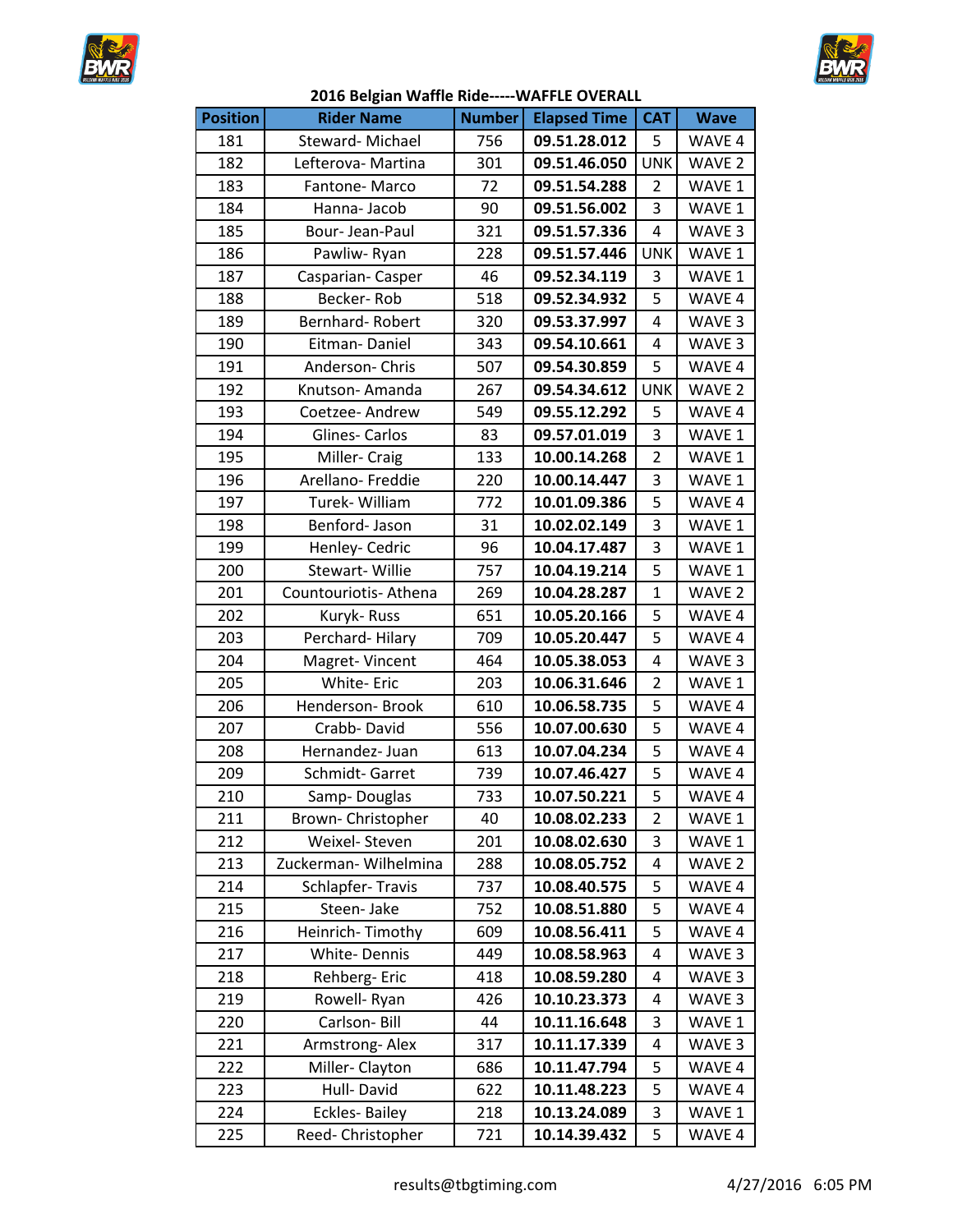



| <b>Position</b> | <b>Rider Name</b>        | <b>Number</b> | <b>Elapsed Time</b> | <b>CAT</b> | <b>Wave</b> |
|-----------------|--------------------------|---------------|---------------------|------------|-------------|
| 226             | Macheel- Nils            | 666           | 10.14.42.585        | 5          | WAVE 4      |
| 227             | Smith-Aaron              | 431           | 10.15.16.743        | 4          | WAVE 3      |
| 228             | Robinson-Aaron           | 422           | 10.15.36.377        | 4          | WAVE 3      |
| 229             | Hamman-Shane             | 602           | 10.15.58.437        | 5          | WAVE 4      |
| 230             | Pratt- Christopher       | 412           | 10.16.08.253        | 4          | WAVE 3      |
| 231             | Cantwell-Sol             | 536           | 10.16.09.064        | 5          | WAVE 4      |
| 232             | Kalmijn- Jelger          | 633           | 10.16.10.646        | 5          | WAVE 4      |
| 233             | Maguire-Casey            | 383           | 10.17.18.346        | 4          | WAVE 3      |
| 234             | Minnick-Rick             | 687           | 10.17.23.326        | 5          | WAVE 4      |
| 235             | Macias-Rawley            | 119           | 10.18.00.138        | 4          | WAVE 1      |
| 236             | Hall- Matthew            | 88            | 10.18.18.427        | 3          | WAVE 1      |
| 237             | Laird- Norm Brian Martin | 114           | 10.18.19.286        | 3          | WAVE 1      |
| 238             | Guttilla-Lou             | 600           | 10.21.03.535        | 5          | WAVE 4      |
| 239             | Curley-Terrence          | 804           | 10.21.03.551        | 5          | WAVE 4      |
| 240             | Brauer-Barrett           | 322           | 10.21.12.906        | 4          | WAVE 3      |
| 241             | Ellis-Robert             | 571           | 10.21.13.361        | 5          | WAVE 4      |
| 242             | Maxson-Mark              | 390           | 10.21.24.019        | 4          | WAVE 3      |
| 243             | Tomin-Mike               | 766           | 10.21.25.087        | 5          | WAVE 4      |
| 244             | St Jeor-Charles          | 434           | 10.21.42.662        | 4          | WAVE 3      |
| 245             | Clark-Tim                | 332           | 10.21.42.971        | 4          | WAVE 3      |
| 246             | Holland-Scott            | 104           | 10.22.01.171        | 3          | WAVE 1      |
| 247             | Brightman-Andrew         | 37            | 10.22.01.424        | 4          | WAVE 1      |
| 248             | Manning-Scott            | 121           | 10.22.04.774        | 3          | WAVE 1      |
| 249             | Anhalt-Thomas            | 20            | 10.22.15.111        | 3          | WAVE 1      |
| 250             | Raymond-Ben              | 159           | 10.23.40.417        | 3          | WAVE 1      |
| 251             | Hull-Alec                | 623           | 10.24.18.642        | 5          | WAVE 4      |
| 252             | Von Clemm- Peter         | 781           | 10.24.32.845        | 5          | WAVE 4      |
| 253             | Salipante-Michael        | 427           | 10.25.08.097        | 4          | WAVE 3      |
| 254             | Brousseau- Mathieu       | 530           | 10.26.22.678        | 5          | WAVE 4      |
| 255             | Kellen-Paul              | 460           | 10.26.31.702        | 4          | WAVE 3      |
| 256             | Faye-Denis               | 346           | 10.26.33.328        | 4          | WAVE 3      |
| 257             | Nix-Kevin                | 406           | 10.26.34.640        | 4          | WAVE 3      |
| 258             | Mazer-Alain              | 391           | 10.26.35.777        | 4          | WAVE 3      |
| 259             | Ernst-David              | 574           | 10.26.46.140        | 5          | WAVE 4      |
| 260             | Gomez-Andres             | 1080          | 10.28.05.661        | 5          | WAVE 4      |
| 261             | <b>Collins-Troy</b>      | 552           | 10.28.25.949        | 5          | WAVE 4      |
| 262             | Frei- Gary               | 350           | 10.28.36.115        | 4          | WAVE 3      |
| 263             | Rosales-Rick             | 729           | 10.28.50.788        | 5          | WAVE 4      |
| 264             | Kraus-Kevin              | 373           | 10.29.00.892        | 4          | WAVE 3      |
| 265             | Gelfand-Robert           | 353           | 10.29.10.201        | 4          | WAVE 3      |
| 266             | Goffri-Shalom            | 591           | 10.29.35.060        | 5          | WAVE 4      |
| 267             | Bernd-Eric               | 520           | 10.29.45.441        | 5          | WAVE 4      |
| 268             | Millstein- Ethan         | 233           | 10.31.20.871        | 4          | WAVE 1      |
| 269             | Sura-Aj                  | 272           | 10.31.22.214        | <b>UNK</b> | WAVE 2      |
| 270             | Scales-Vincent           | 171           | 10.31.22.357        | 5          | WAVE 1      |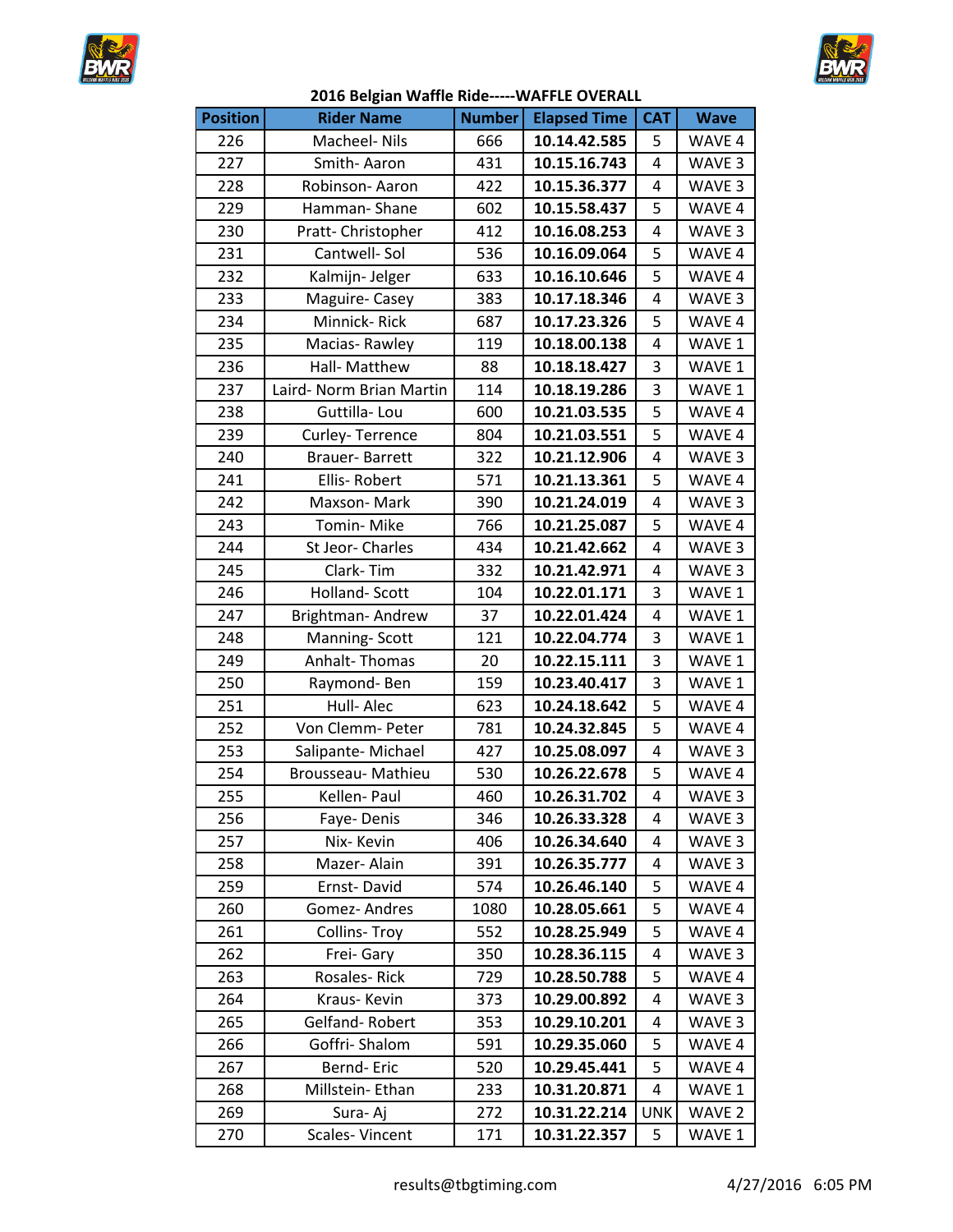



| <b>Position</b> | <b>Rider Name</b>  | <b>Number</b> | <b>Elapsed Time</b> | <b>CAT</b> | <b>Wave</b>       |
|-----------------|--------------------|---------------|---------------------|------------|-------------------|
| 271             | Miller-Jeana       | 274           | 10.31.22.692        | <b>UNK</b> | WAVE <sub>2</sub> |
| 272             | Wanjoh-Daniel      | 784           | 10.31.56.081        | 5          | WAVE 4            |
| 273             | Karstrom-Charlie   | 636           | 10.32.04.431        | 5          | WAVE 4            |
| 274             | Lehnberg-Dan       | 378           | 10.32.51.415        | 4          | WAVE 3            |
| 275             | Au-Duc             | 319           | 10.33.06.207        | 4          | WAVE 3            |
| 276             | Carcano-Steven     | 327           | 10.33.56.572        | 4          | WAVE 3            |
| 277             | Schmidt-Jonathan   | 429           | 10.33.58.587        | 4          | WAVE <sub>3</sub> |
| 278             | Armstrong- Jim     | 24            | 10.35.06.672        | 3          | WAVE 1            |
| 279             | Sherman- Jason     | 430           | 10.35.43.508        | 4          | WAVE 3            |
| 280             | Halverson- Bryan   | 359           | 10.35.43.686        | 4          | WAVE 3            |
| 281             | <b>Burks-David</b> | 324           | 10.35.43.811        | 4          | WAVE 3            |
| 282             | Matthes-Bruce      | 388           | 10.35.44.801        | 4          | WAVE 3            |
| 283             | Muir-Jeffrey       | 402           | 10.36.04.048        | 4          | WAVE 3            |
| 284             | Posch-Ted          | 155           | 10.36.06.534        | 3          | WAVE 1            |
| 285             | Molina-Moises      | 399           | 10.36.16.023        | 4          | WAVE 3            |
| 286             | Kazan- Jeffrey     | 638           | 10.38.32.439        | 5          | WAVE 4            |
| 287             | Welsh-Dean         | 447           | 10.40.08.784        | 4          | WAVE 3            |
| 288             | Ankeny-Don         | 21            | 10.40.25.282        | 5          | WAVE 1            |
| 289             | Brander-Wayne      | 36            | 10.40.25.284        | 3          | WAVE 1            |
| 290             | Vega- Greg         | 197           | 10.41.26.449        | 3          | WAVE 1            |
| 291             | Horndasch-Daniel   | 368           | 10.42.06.462        | 4          | WAVE 3            |
| 292             | Tsang-Carl         | 441           | 10.42.54.666        | 4          | WAVE 3            |
| 293             | Knox-Kit           | 644           | 10.43.22.234        | 5          | WAVE 4            |
| 294             | Pinnell- William   | 712           | 10.43.31.389        | 5          | WAVE 4            |
| 295             | Masters-Robynn     | 310           | 10.43.59.149        | 3          | WAVE <sub>2</sub> |
| 296             | Shadle-Eric        | 178           | 10.46.25.284        | 3          | WAVE 1            |
| 297             | Fulford-Jeff       | 77            | 10.46.25.418        | 3          | WAVE 1            |
| 298             | Geslani-Van        | 81            | 10.46.25.688        | 3          | WAVE 1            |
| 299             | Howard- Crystal    | 270           | 10.46.40.315        | <b>UNK</b> | WAVE <sub>2</sub> |
| 300             | Ono-Toyoto         | 408           | 10.47.56.042        | 4          | WAVE 3            |
| 301             | Kunkel- Kevin      | 650           | 10.47.58.431        | 5          | WAVE 4            |
| 302             | Rodgers-Nigel      | 727           | 10.48.00.676        | 5          | WAVE 4            |
| 303             | De Armas-Armando   | 800           | 10.49.53.966        | 5          | WAVE 4            |
| 304             | Huot-Peter         | 624           | 10.50.07.286        | 5          | WAVE 4            |
| 305             | Channell- Brian    | 541           | 10.50.17.850        | 5          | WAVE 4            |
| 306             | Vargas-George      | 778           | 10.50.20.594        | 5          | WAVE 4            |
| 307             | Brinderson- Chad   | 528           | 10.51.17.859        | 5          | WAVE 4            |
| 308             | Tovar-Al           | 769           | 10.51.18.574        | 5          | WAVE 4            |
| 309             | Michalis-Dennis    | 681           | 10.54.29.341        | 5          | WAVE 4            |
| 310             | Maida-Pablo        | 384           | 10.55.35.681        | 4          | WAVE 3            |
| 311             | Allen-Clint        | 463           | 10.55.35.814        | 4          | WAVE 3            |
| 312             | Monnier- Eddie     | 136           | 10.55.37.865        | 2          | WAVE 1            |
| 313             | Dean-Jon           | 337           | 10.55.40.940        | 4          | WAVE <sub>3</sub> |
| 314             | Gerber-Frank       | 584           | 10.56.36.572        | 5          | WAVE 4            |
| 315             | Macgregor-Michael  | 665           | 10.56.38.832        | 5          | WAVE 4            |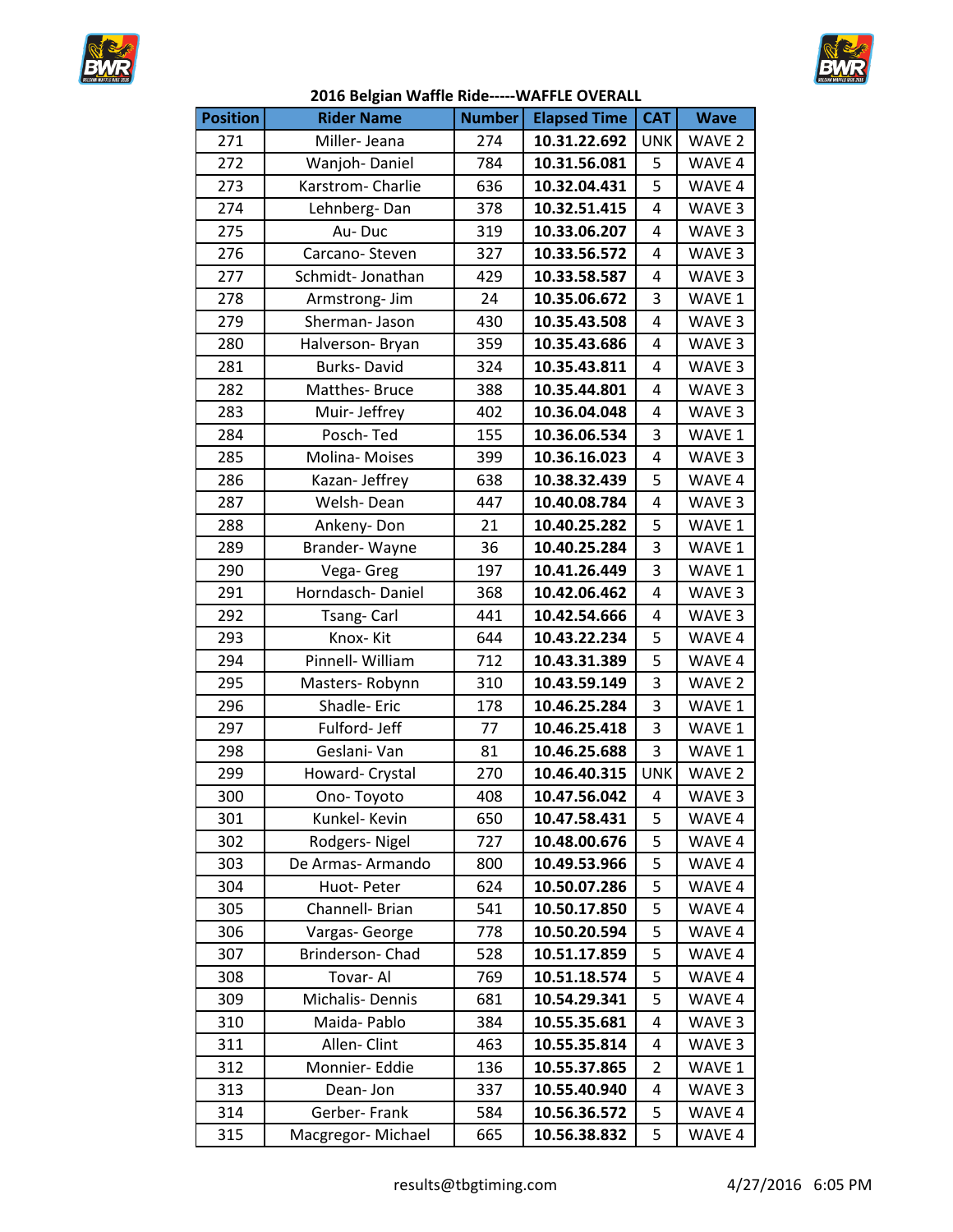



| <b>Position</b> | <b>Rider Name</b>     | <b>Number</b> | <b>Elapsed Time</b> | <b>CAT</b>     | <b>Wave</b>       |
|-----------------|-----------------------|---------------|---------------------|----------------|-------------------|
| 316             | Alvarez-Ramiro        | 503           | 10.57.12.366        | 5              | WAVE 4            |
| 317             | Andersen-Lenny        | 506           | 10.57.12.913        | 5              | WAVE 4            |
| 318             | Mogel-Bruce           | 688           | 10.57.13.217        | 5              | WAVE 4            |
| 319             | Mc Auley-Daniel       | 392           | 10.57.47.863        | 4              | WAVE 3            |
| 320             | Fischvogt-Ryan        | 578           | 10.59.00.666        | 5              | WAVE 4            |
| 321             | Coleman-Gary          | 550           | 10.59.00.840        | 5              | WAVE 4            |
| 322             | Dieterman-Eric        | 560           | 10.59.04.933        | 5              | WAVE 4            |
| 323             | Schade-Michael        | 428           | 11.00.56.707        | 4              | WAVE 3            |
| 324             | Marquez-Fernando      | 671           | 11.01.23.220        | 5              | WAVE 4            |
| 325             | Duncan-Mark           | 341           | 11.01.32.727        | 4              | WAVE 3            |
| 326             | Rana-John             | 416           | 11.01.35.258        | 4              | WAVE 3            |
| 327             | Takens-Ronnie         | 763           | 11.01.37.246        | 5              | WAVE 4            |
| 328             | Raedschelders- Koen   | 719           | 11.01.38.058        | 5              | WAVE 4            |
| 329             | Mclaughlin- Jake      | 394           | 11.01.59.468        | 4              | WAVE 3            |
| 330             | Morley- Erin          | 400           | 11.02.08.999        | 4              | WAVE 3            |
| 331             | Tanuwidjaja-Hartono   | 189           | 11.02.09.345        | 3              | WAVE 1            |
| 332             | Nelsen-Stuart         | 403           | 11.02.45.806        | 4              | WAVE 3            |
| 333             | Vuckovich-Miki        | 442           | 11.02.56.377        | 4              | WAVE 3            |
| 334             | Primo-Julio           | 414           | 11.03.16.828        | 4              | WAVE 3            |
| 335             | Shimomura- Craig      | 746           | 11.04.21.361        | 5              | WAVE 4            |
| 336             | <b>Ballon-Antoine</b> | 514           | 11.04.22.812        | 5              | WAVE 4            |
| 337             | Palacios-Bob          | 702           | 11.04.43.767        | 5              | WAVE 4            |
| 338             | Sunukjian- Jason      | 760           | 11.05.26.498        | 5              | WAVE 4            |
| 339             | Liberator-Daniel      | 381           | 11.05.39.218        | 4              | WAVE 3            |
| 340             | Szegvary-Thomas       | 762           | 11.06.03.646        | 5              | WAVE 4            |
| 341             | Miesnieks-Matt        | 682           | 11.06.03.739        | 5              | WAVE 4            |
| 342             | Sutcliffe- Brooke     | 294           | 11.06.17.748        | <b>UNK</b>     | WAVE 2            |
| 343             | Broadhag-Kurt         | 217           | 11.06.20.311        | 2              | WAVE 1            |
| 344             | Kundrat-Paul          | 649           | 11.06.36.807        | 5              | WAVE 4            |
| 345             | Goett-Brett           | 590           | 11.06.43.533        | $\overline{5}$ | WAVE 4            |
| 346             | Araujo-Kathryn        | 303           | 11.07.36.347        | 2              | WAVE 2            |
| 347             | Palermo-Joe           | 703           | 11.07.39.613        | 5              | WAVE 4            |
| 348             | Rowe-Echo             | 280           | 11.07.44.764        | <b>UNK</b>     | WAVE 2            |
| 349             | Callender-Dave        | 325           | 11.08.02.327        | 4              | WAVE 3            |
| 350             | Leeuwenburgh- Craig   | 377           | 11.09.02.633        | 4              | WAVE 3            |
| 351             | Spalding-Robert       | 432           | 11.09.03.270        | 4              | WAVE <sub>3</sub> |
| 352             | Myatlyuk-Andrey       | 695           | 11.09.34.346        | 5              | WAVE 4            |
| 353             | Harkins- Greg         | 605           | 11.09.38.273        | 5              | WAVE 4            |
| 354             | <b>Trost-Matthew</b>  | 770           | 11.10.00.219        | 5              | WAVE 4            |
| 355             | Matsubayashi-James    | 673           | 11.10.16.772        | 5              | WAVE 4            |
| 356             | Camacho-Steven        | 326           | 11.11.00.014        | 4              | WAVE 3            |
| 357             | Vandenbroek- Irene    | 285           | 11.11.35.450        | <b>UNK</b>     | WAVE 2            |
| 358             | Owens- Bud            | 149           | 11.11.40.703        | 2              | WAVE 1            |
| 359             | Zabo-Shawn            | 455           | 11.12.02.573        | 4              | WAVE 3            |
| 360             | Huys-Brad             | 626           | 11.12.43.692        | 5              | WAVE 4            |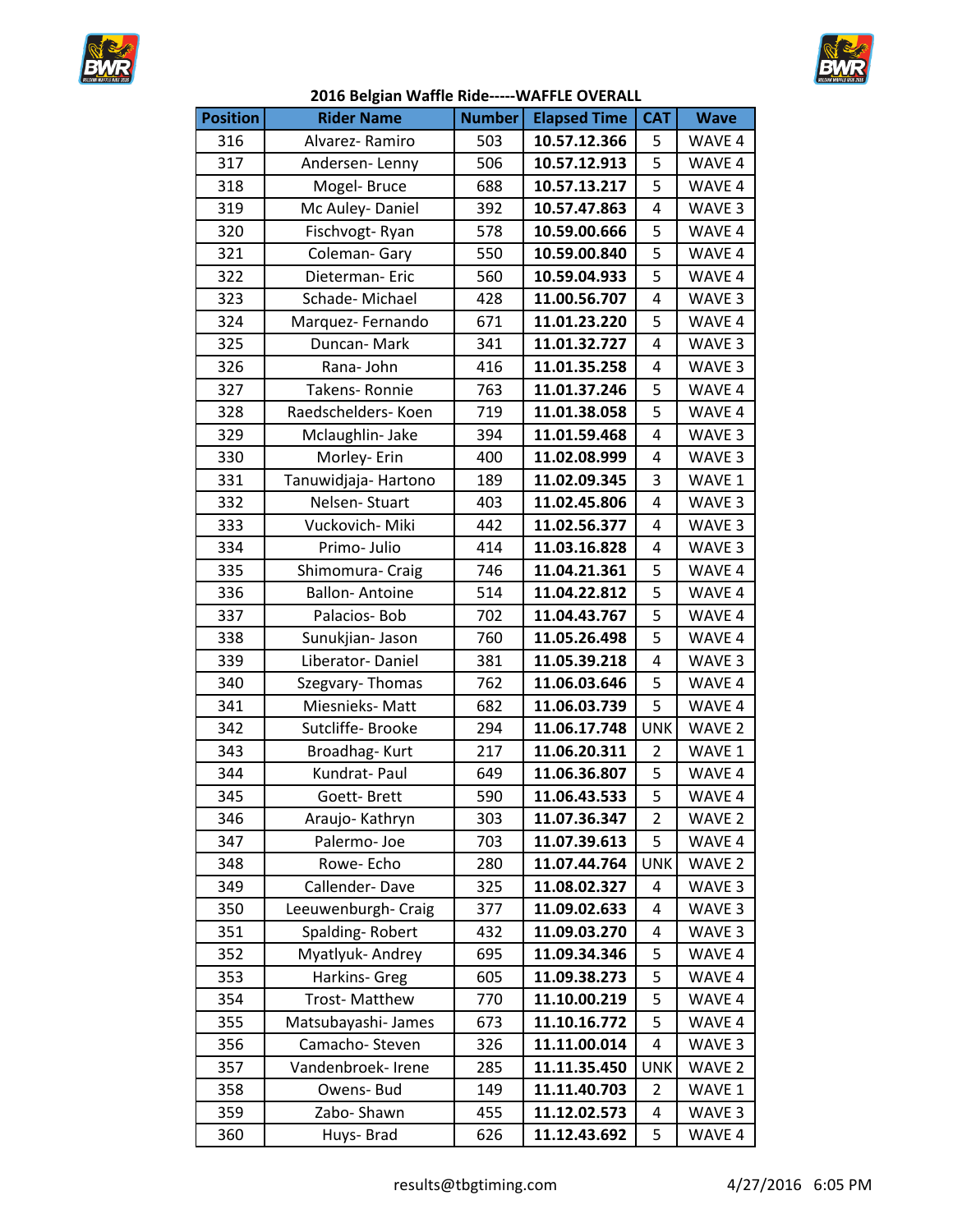



| <b>Position</b> | <b>Rider Name</b>       | <b>Number</b> | <b>Elapsed Time</b> | <b>CAT</b>     | <b>Wave</b>       |
|-----------------|-------------------------|---------------|---------------------|----------------|-------------------|
| 361             | Hahn-James              | 601           | 11.12.44.239        | 5              | WAVE 4            |
| 362             | Huy-Joseph              | 625           | 11.12.45.878        | 5              | WAVE 4            |
| 363             | Del Rio-Raul            | 557           | 11.12.45.981        | 5              | WAVE 4            |
| 364             | Stroot-Pierre           | 759           | 11.13.00.146        | 5              | WAVE 4            |
| 365             | Maroon-Mary             | 268           | 11.16.09.983        | $\mathbf{1}$   | WAVE 2            |
| 366             | Hawke-Heather           | 277           | 11.17.36.642        | <b>UNK</b>     | WAVE 2            |
| 367             | Harris- Meaghen         | 290           | 11.19.57.214        | <b>UNK</b>     | WAVE <sub>2</sub> |
| 368             | King-Donald             | 643           | 11.20.58.588        | 5              | WAVE 4            |
| 369             | Bravo-James             | 803           | 11.21.10.878        | 5              | WAVE 4            |
| 370             | Nelson-Eric             | 142           | 11.21.23.277        | $\mathbf{1}$   | WAVE 1            |
| 371             | Pinkerton-Scott         | 711           | 11.21.39.308        | 5              | WAVE 4            |
| 372             | Ziff-Lee                | 210           | 11.21.39.715        | 3              | WAVE 1            |
| 373             | Thompson-Scott          | 765           | 11.22.04.282        | 5              | WAVE 4            |
| 374             | Watson-Bruce            | 785           | 11.22.04.469        | 5              | WAVE 4            |
| 375             | Jardine- Curt           | 628           | 11.22.06.374        | 5              | WAVE 4            |
| 376             | Lonergan- Christopher   | 117           | 11.22.43.287        | $\overline{2}$ | WAVE 1            |
| 377             | Molter-Kurt             | 461           | 11.24.17.916        | 4              | WAVE 3            |
| 378             | Whitehill-Daniel        | 204           | 11.24.49.716        | 3              | WAVE 1            |
| 379             | Weber- Matthew          | 445           | 11.26.24.637        | 4              | WAVE 3            |
| 380             | Agar-Dale               | 501           | 11.26.35.431        | 5              | WAVE 4            |
| 381             | <b>Wiseman-Courtney</b> | 302           | 11.26.37.975        | 3              | WAVE <sub>2</sub> |
| 382             | Rushworth-Martin        | 806           | 11.27.25.458        | 5              | WAVE 4            |
| 383             | Langley-Matt            | 654           | 11.27.25.675        | 5              | WAVE 4            |
| 384             | Top-Ilya                | 767           | 11.27.28.256        | 5              | WAVE 4            |
| 385             | Wiberg-John             | 789           | 11.27.31.429        | 5              | WAVE 4            |
| 386             | Eberhardt-Karl          | 569           | 11.27.40.231        | 5              | WAVE 4            |
| 387             | Dutton- Guy             | 567           | 11.28.24.774        | 5              | WAVE 4            |
| 388             | Sanders- James          | 734           | 11.28.26.280        | 5              | WAVE 4            |
| 389             | Duvel- Bill             | 342           | 11.28.40.544        | 4              | WAVE 3            |
| 390             | Hodges-Michael          | 616           | 11.29.08.118        | $\overline{5}$ | WAVE 4            |
| 391             | Hollister- Corey        | 619           | 11.29.28.965        | 5              | WAVE 4            |
| 392             | Purdy-Billy             | 718           | 11.29.30.198        | 5              | WAVE 4            |
| 393             | Vickry-Donn             | 780           | 11.29.32.318        | 5              | WAVE 4            |
| 394             | Hertz- Greg             | 614           | 11.29.44.786        | 5              | WAVE 4            |
| 395             | Patel-Kam               | 707           | 11.31.18.707        | 5              | WAVE 4            |
| 396             | Sarbacker-Eric          | 736           | 11.31.26.196        | 5              | WAVE 4            |
| 397             | Shatto-Mitch            | 742           | 11.31.31.937        | 5              | WAVE 4            |
| 398             | Matthews-Wil            | 234           | 11.31.39.476        | 5              | WAVE 1            |
| 399             | <b>Stewart-Nigel</b>    | 435           | 11.31.59.951        | 4              | WAVE 3            |
| 400             | Johnstone-Doug          | 369           | 11.32.00.063        | 4              | WAVE 3            |
| 401             | Machan-Erin             | 283           | 11.32.00.185        | <b>UNK</b>     | WAVE <sub>2</sub> |
| 402             | Ketelhut- Eric          | 371           | 11.33.25.369        | 4              | WAVE 3            |
| 403             | Kerrigan-Michael        | 640           | 11.34.26.450        | 5              | WAVE 4            |
| 404             | Leslie- Phillip         | 657           | 11.34.30.702        | 5              | WAVE 4            |
| 405             | Reid-Eric               | 723           | 11.34.30.715        | 5              | WAVE 4            |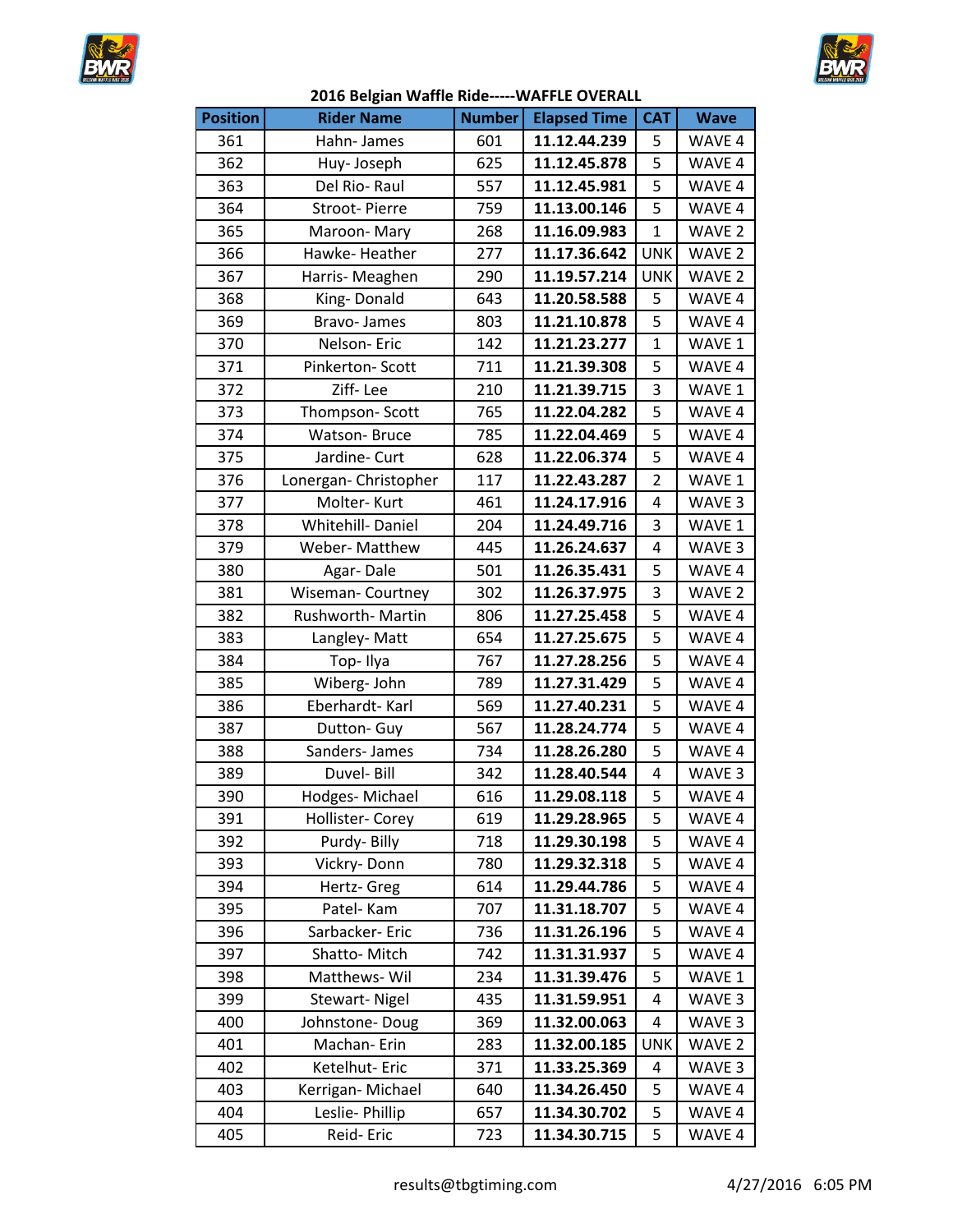



| <b>Position</b> | <b>Rider Name</b>       | <b>Number</b> | <b>Elapsed Time</b> | <b>CAT</b>     | <b>Wave</b>       |
|-----------------|-------------------------|---------------|---------------------|----------------|-------------------|
| 406             | Lykins-Rob              | 662           | 11.35.06.796        | 5              | WAVE 4            |
| 407             | Cohenmeyer-Casey        | 273           | 11.35.55.523        | <b>UNK</b>     | WAVE 2            |
| 408             | Feoli-Tina              | 296           | 11.36.01.731        | <b>UNK</b>     | WAVE <sub>2</sub> |
| 409             | Williams-John           | 792           | 11.36.12.430        | 5              | WAVE 4            |
| 410             | Blakely- John           | 524           | 11.36.13.489        | 5              | WAVE 4            |
| 411             | Grill- Nathan           | 85            | 11.37.01.030        | $\overline{2}$ | WAVE 1            |
| 412             | <b>Biggs-Steve</b>      | 523           | 11.37.51.170        | 5              | WAVE 4            |
| 413             | Ribar-Rhonda            | 298           | 11.38.23.556        | <b>UNK</b>     | WAVE 2            |
| 414             | Hofmeyr-Jan             | 617           | 11.38.50.703        | 5              | WAVE 4            |
| 415             | Mclean-Ivan             | 678           | 11.38.50.979        | 5              | WAVE 4            |
| 416             | Rhodes-Stephen          | 799           | 11.39.28.255        | 5              | WAVE 4            |
| 417             | Echual-Romwell          | 462           | 11.40.25.659        | 4              | WAVE 3            |
| 418             | Juelis- J               | 370           | 11.40.36.925        | 4              | WAVE 3            |
| 419             | Chavez- Carlos          | 542           | 11.40.55.876        | 5              | WAVE 4            |
| 420             | Giron-Andres            | 588           | 11.41.41.430        | 5              | WAVE 4            |
| 421             | <b>Stanners- Graeme</b> | 226           | 11.42.31.585        | <b>UNK</b>     | WAVE 1            |
| 422             | Carr-Buddy              | 227           | 11.42.32.367        | <b>UNK</b>     | WAVE 1            |
| 423             | Breckling-Sean          | 323           | 11.43.36.153        | 4              | WAVE 3            |
| 424             | King-Michael            | 109           | 11.44.07.297        | 3              | WAVE 1            |
| 425             | Sternberg Jr- Victor    | 753           | 11.46.43.229        | 5              | WAVE 4            |
| 426             | Chung-Hugh              | 545           | 11.46.49.555        | 5              | WAVE 4            |
| 427             | Kim-David               | 642           | 11.46.51.106        | 5              | WAVE 4            |
| 428             | Spennato-Raffaele       | 750           | 11.47.01.734        | 5              | WAVE 4            |
| 429             | Sigua- Jeffrey          | 747           | 11.47.23.580        | 5              | WAVE 4            |
| 430             | Grube-Laurie            | 289           | 11.48.57.337        | <b>UNK</b>     | WAVE <sub>2</sub> |
| 431             | Louie- Allen            | 659           | 11.50.25.808        | 5              | WAVE 4            |
| 432             | Hernandez- Erick        | 612           | 11.50.26.891        | 5              | WAVE 4            |
| 433             | Mark-Jason              | 670           | 11.50.29.111        | 5              | WAVE 4            |
| 434             | Lamb-Tammy              | 304           | 11.51.35.337        | 2              | WAVE <sub>2</sub> |
| 435             | Gaffney-Shannon         | 309           | 11.51.36.093        | $\overline{2}$ | WAVE <sub>2</sub> |
| 436             | Fuller-Sheldon          | 583           | 11.51.37.418        | 5              | WAVE 4            |
| 437             | Hipolito-Nora           | 282           | 11.51.57.000        | <b>UNK</b>     | WAVE <sub>2</sub> |
| 438             | Tom-Kimberly            | 305           | 11.51.57.734        | 3              | WAVE 2            |
| 439             | Colford-Steve           | 551           | 11.52.43.070        | 5              | WAVE 4            |
| 440             | Finley-Sean             | 577           | 11.53.54.714        | 5              | WAVE 4            |
| 441             | Cody- Quinn             | 548           | 11.53.56.432        | 5              | WAVE 4            |
| 442             | Ikemoto-Mitchell        | 627           | 11.53.58.337        | 5              | WAVE 4            |
| 443             | Hirschinger-Rich        | 615           | 11.53.59.855        | 5              | WAVE 4            |
| 444             | Wright-Jason            | 805           | 11.54.07.092        | 5              | WAVE 4            |
| 445             | Kummer-Jason            | 648           | 11.55.09.805        | 5              | WAVE 4            |
| 446             | Gust-Jeffrey            | 599           | 11.55.10.152        | 5              | WAVE 4            |
| 447             | Koch-Kim                | 300           | 11.57.14.565        | <b>UNK</b>     | WAVE 2            |
| 448             | Mandichak-Joseph        | 668           | 11.57.56.132        | 5              | WAVE 4            |
| 449             | Mitchell- Steven        | 397           | 12.00.46.541        | 4              | WAVE 3            |
| 450             | Tucker-James            | 771           | 12.01.29.773        | 5              | WAVE 4            |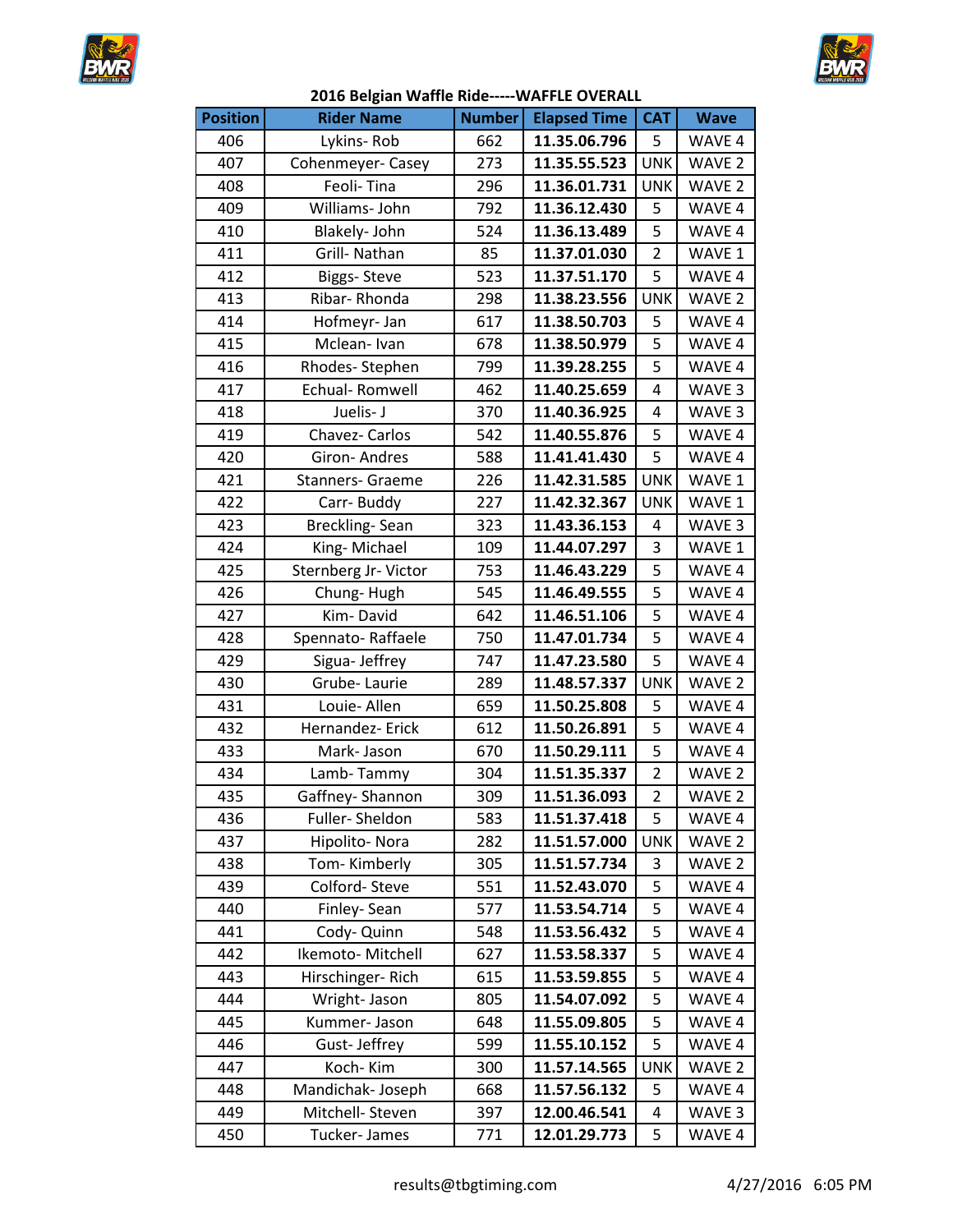



| <b>Position</b> | <b>Rider Name</b>     | <b>Number</b> | <b>Elapsed Time</b> | <b>CAT</b>     | <b>Wave</b>       |
|-----------------|-----------------------|---------------|---------------------|----------------|-------------------|
| 451             | Puente Jr-David       | 717           | 12.01.33.598        | 5              | WAVE 4            |
| 452             | Chilcote-Marc         | 543           | 12.01.36.480        | 5              | WAVE 4            |
| 453             | Swanson-Casey         | 188           | 12.02.14.185        | 5              | WAVE 1            |
| 454             | Pulley-Kyle           | 801           | 12.03.36.204        | 5              | WAVE 4            |
| 455             | Mayer-Kristin         | 278           | 12.04.05.351        | <b>UNK</b>     | WAVE <sub>2</sub> |
| 456             | Mollinedo-Eric        | 689           | 12.05.37.254        | 5              | WAVE 4            |
| 457             | <b>Wells-Kris</b>     | 786           | 12.08.46.347        | 5              | WAVE 4            |
| 458             | Puente-Amanda         | 297           | 12.11.30.916        | <b>UNK</b>     | WAVE 2            |
| 459             | Gordon-Cameron        | 595           | 12.15.37.483        | 5              | WAVE 4            |
| 460             | Clement-Mark          | 547           | 12.22.14.483        | 5              | WAVE 4            |
| 461             | Hanson-Douglas        | 603           | 12.22.14.483        | 5              | WAVE 4            |
| 462             | Gerster-Eric          | 586           | 12.26.26.483        | 5              | WAVE 4            |
| 463             | Bedell-David          | 519           | 12.26.26.483        | 5              | WAVE 4            |
| 464             | Kattus-Tom            | 229           | 12.41.29.483        | 3              | WAVE 1            |
| 465             | Pinnell- William      | 712           | 17.09.55.389        | 5              | WAVE 4            |
| <b>DNF</b>      | Hoechlin-Lori         | 292           | 09.47.31.186        | <b>UNK</b>     | WAVE <sub>2</sub> |
| <b>DNF</b>      | Demarchi- Chris       | 3             | 02.11.02.702        | $\mathbf{1}$   | WAVE 1            |
| <b>DNF</b>      | Barger-Scott          | 27            | 07.15.54.130        | 3              | WAVE 1            |
| <b>DNF</b>      | <b>Bushner-Robert</b> | 42            | $-1$                | 3              | WAVE 1            |
| <b>DNF</b>      | Emanuelson-Troy       | 68            | 06.16.08.113        | $\overline{2}$ | WAVE 1            |
| <b>DNF</b>      | Garrigus-Brent        | 78            | 05.34.31.133        | $\overline{2}$ | WAVE 1            |
| <b>DNF</b>      | Hawkesworth- Matthew  | 94            | 07.05.50.856        | 3              | WAVE 1            |
| <b>DNF</b>      | Heylen- Jan           | 98            | $-1 - 1 - 1 = 0$    | 3              | WAVE 1            |
| <b>DNF</b>      | Johnson-Scot          | 108           | $\ddotsc$           | $\overline{2}$ | WAVE 1            |
| <b>DNF</b>      | Kruger-Kevin          | 112           | 09.07.35.458        | $\overline{2}$ | WAVE 1            |
| <b>DNF</b>      | Miller-Mark           | 134           | --.--               | 4              | WAVE 1            |
| <b>DNF</b>      | Minasian-Marc         | 135           | --.--               | 3              | WAVE 1            |
| <b>DNF</b>      | Rilling-Roger         | 163           | $- - - - -$         | $\mathbf{1}$   | WAVE 1            |
| <b>DNF</b>      | Rondash-John          | 167           | $-1$ .              | $\overline{2}$ | WAVE 1            |
| DNF             | Schneider- Paul       | 173           | 07.51.53.466        | 5              | WAVE 1            |
| <b>DNF</b>      | Siegel-Ryan           | 180           | --.--               | $\overline{2}$ | WAVE 1            |
| <b>DNF</b>      | Vo-Quoc               | 198           | --.--               | 4              | WAVE 1            |
| <b>DNF</b>      | Masters-Heith         | 221           | 09.08.01.666        | 3              | WAVE 1            |
| <b>DNF</b>      | Kwan-Bryan            | 224           | 05.12.08.860        | <b>UNK</b>     | WAVE 1            |
| <b>DNF</b>      | Sosnowski-Zack        | 225           | 05.12.07.861        | 3              | WAVE 1            |
| <b>DNF</b>      | Leon-Andrew           | 231           | $-1 - 1 - 1 = 0$    | 4              | WAVE 1            |
| <b>DNF</b>      | Nida-Kim              | 266           | 05.13.41.425        | $\overline{2}$ | WAVE <sub>2</sub> |
| <b>DNF</b>      | Park-Delia            | 279           | 10.27.31.400        | <b>UNK</b>     | WAVE <sub>2</sub> |
| <b>DNF</b>      | Fuess- Kim Ann        | 281           | --.--               | <b>UNK</b>     | WAVE <sub>2</sub> |
| <b>DNF</b>      | Delavega-Stella       | 287           | --.--               | <b>UNK</b>     | WAVE 2            |
| <b>DNF</b>      | De Leon-Monica        | 293           | 10.11.45.381        | <b>UNK</b>     | WAVE <sub>2</sub> |
| <b>DNF</b>      | Markwell- James       | 308           | --.--               | 5              | WAVE <sub>2</sub> |
| <b>DNF</b>      | Evans- Marshall       | 344           | --.--               | 4              | WAVE 3            |
| <b>DNF</b>      | Fortner-Scott         | 349           | --.--               | 4              | WAVE 3            |
| <b>DNF</b>      | Galvin- John          | 351           | 06.38.05.316        | 4              | WAVE 3            |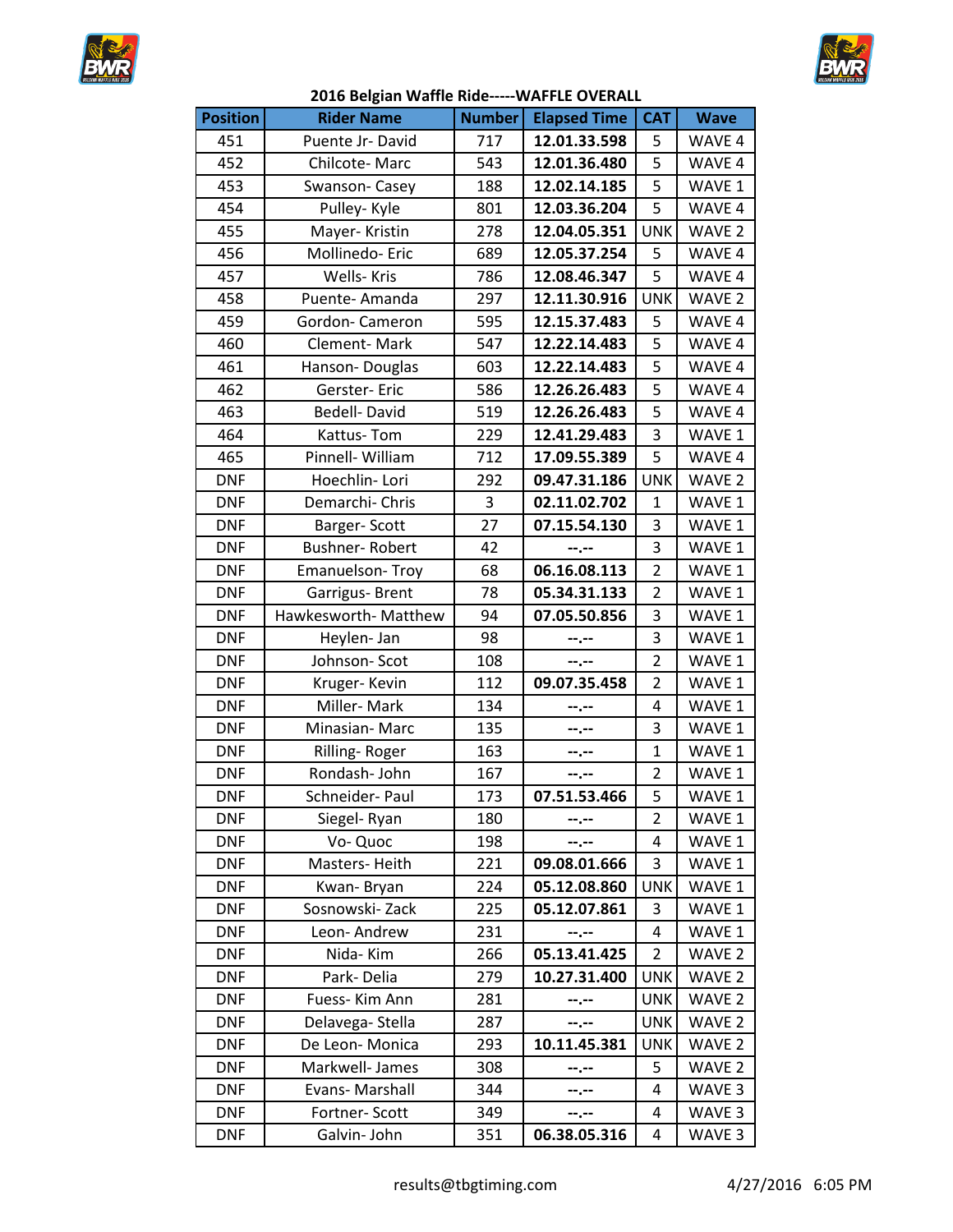



| <b>Position</b> | <b>Rider Name</b>      | <b>Number</b> | <b>Elapsed Time</b> | <b>CAT</b>     | <b>Wave</b>       |
|-----------------|------------------------|---------------|---------------------|----------------|-------------------|
| <b>DNF</b>      | Goch-Barry             | 355           | $-1 - 1 - 1 = 0$    | 4              | WAVE 3            |
| <b>DNF</b>      | Grierson-Scot          | 357           | 05.00.08.153        | 4              | WAVE <sub>3</sub> |
| <b>DNF</b>      | Hatfield-Matt          | 363           | --.--               | 4              | WAVE 3            |
| <b>DNF</b>      | Herbert- Geoff Herbert | 366           | 04.39.47.091        | 4              | WAVE 3            |
| <b>DNF</b>      | Marshall- John         | 386           | --.--               | 4              | WAVE 3            |
| <b>DNF</b>      | Rosenberg-Scott        | 425           | 11.00.27.482        | 4              | WAVE 3            |
| <b>DNF</b>      | Tilbury-Davis- David   | 439           | 07.47.10.273        | 4              | WAVE 3            |
| <b>DNF</b>      | Toth-Bill              | 440           | --.--               | 4              | WAVE 3            |
| <b>DNF</b>      | Weber-Adam             | 444           | --.--               | 4              | WAVE 3            |
| <b>DNF</b>      | <b>Winters-Rick</b>    | 451           | 05.16.07.847        | 4              | WAVE 3            |
| <b>DNF</b>      | Woodward-Mark          | 453           | 04.39.15.803        | 4              | WAVE 3            |
| <b>DNF</b>      | Andersen-Andrew        | 505           | --.--               | 5              | WAVE 4            |
| <b>DNF</b>      | Bertrand-Doug          | 521           | $-1 - 1 - 1 = 0$    | 5              | WAVE 4            |
| <b>DNF</b>      | Biessmann-Max          | 522           | $- - - - -$         | 5              | WAVE 4            |
| <b>DNF</b>      | Bresee- John           | 527           | $- - - - -$         | 5              | WAVE 4            |
| <b>DNF</b>      | Brolaski-Mark          | 529           | $-1 - 1 - 1 = 0$    | 5              | WAVE 4            |
| <b>DNF</b>      | Brown-Robert           | 532           | 12.11.34.589        | 5              | WAVE 4            |
| <b>DNF</b>      | Cabanday-Orlando       | 533           | $-1 - 1 - 1 = 0$    | 5              | WAVE 4            |
| <b>DNF</b>      | Dos Anjos-Renato       | 563           | $-1 - 1 - 1 = 0$    | 5              | WAVE 4            |
| <b>DNF</b>      | Duong-Nhattrieu        | 566           | 11.11.18.658        | 5              | WAVE 4            |
| <b>DNF</b>      | Ekwall- Shane          | 570           | 04.46.47.065        | 5              | WAVE 4            |
| <b>DNF</b>      | Ewing-Todd             | 798           | 08.00.47.116        | 5              | WAVE 4            |
| <b>DNF</b>      | Fernald-Eric           | 576           | $-1 - 1 - 1 = 0$    | 5              | WAVE 4            |
| <b>DNF</b>      | Frasso-Chris           | 580           | 05.52.08.962        | 5              | WAVE 4            |
| <b>DNF</b>      | Linstorm-Rodd          | 593           | 05.30.27.639        | 5              | WAVE 4            |
| <b>DNF</b>      | Gregg-Stuart           | 597           | 06.18.10.844        | 5              | WAVE 4            |
| <b>DNF</b>      | Gressler-Eric          | 598           | --,--               | 5              | WAVE 4            |
| <b>DNF</b>      | Huizar-Jimmy           | 621           | 10.13.21.699        | 5              | WAVE 4            |
| <b>DNF</b>      | Javier- Joel           | 630           | 06.26.30.620        | 5              | WAVE 4            |
| <b>DNF</b>      | Johnson-Doug           | 632           | 06.56.42.483        | $\overline{5}$ | WAVE 4            |
| <b>DNF</b>      | Kann-Simon             | 635           | --.--               | 5              | WAVE 4            |
| <b>DNF</b>      | Kuster-Steve           | 652           | 05.26.58.624        | 5              | WAVE 4            |
| <b>DNF</b>      | Lovat-David            | 660           | --.--               | 5              | WAVE 4            |
| <b>DNF</b>      | Mann-Rod               | 669           | --.--               | 5              | WAVE 4            |
| <b>DNF</b>      | Nguyen-Hung            | 696           | 07.34.17.901        | 5              | WAVE 4            |
| <b>DNF</b>      | Okubo- Justin          | 699           | 10.49.20.091        | 5              | WAVE 4            |
| <b>DNF</b>      | Orozco-Sergio          | 700           | $-1 - 1 - 1 = 0$    | 5              | WAVE 4            |
| <b>DNF</b>      | Rinaldi-Mark           | 725           | 06.36.22.337        | 5              | WAVE 4            |
| <b>DNF</b>      | Ritzema-Marc           | 726           | 05.30.29.911        | 5              | WAVE 4            |
| <b>DNF</b>      | Rose-John              | 730           | $- - - - -$         | 5              | WAVE 4            |
| <b>DNF</b>      | Runnalls- Craig        | 731           | 05.06.48.742        | 5              | WAVE 4            |
| <b>DNF</b>      | Schlefstein- Casey     | 738           | --.--               | 5              | WAVE 4            |
| <b>DNF</b>      | Shedroff-Joel          | 743           | --.--               | 5              | WAVE 4            |
| <b>DNF</b>      | Sheehan-David          | 744           | 06.54.32.580        | 5              | WAVE 4            |
| <b>DNF</b>      | Sofen-Mike             | 749           | $- - - - -$         | 5              | WAVE 4            |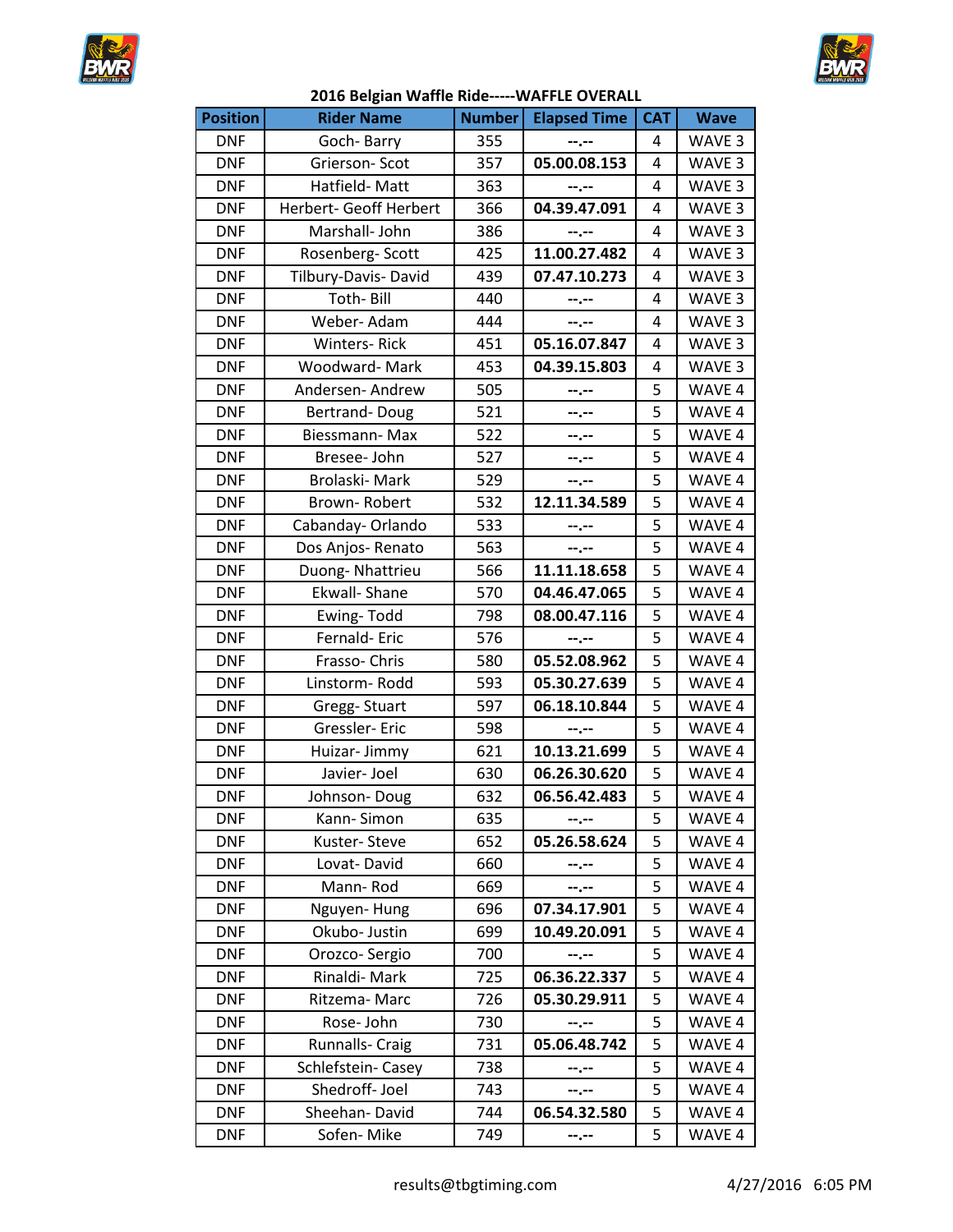



| <b>Position</b> | <b>Rider Name</b>   | <b>Number</b>  | <b>Elapsed Time</b> | <b>CAT</b>     | <b>Wave</b> |
|-----------------|---------------------|----------------|---------------------|----------------|-------------|
| <b>DNF</b>      | Stevanus- Jeff      | 754            | 10.13.20.848        | 5              | WAVE 4      |
| <b>DNF</b>      | Umbarger-Michael    | 775            | --.--               | 5              | WAVE 4      |
| <b>DNF</b>      | Walker-Hugo         | 782            | --.--               | 5              | WAVE 4      |
| <b>DNF</b>      | Walter-Steven       | 783            | --.--               | 5              | WAVE 4      |
| <b>DNF</b>      | Wiggins-Andrew      | 790            | 06.45.13.405        | 5              | WAVE 4      |
| <b>DNF</b>      | Yates-Robert        | 794            | 06.56.41.703        | 5              | WAVE 4      |
| <b>DNF</b>      | Zamora-Mario        | 795            | 05.30.32.228        | 5              | WAVE 4      |
| <b>DNF</b>      | Zorniak- Michael    | 797            | $- - - - -$         | 5              | WAVE 4      |
| <b>DNF</b>      | Richter- Eric       | 807            | 05.06.45.644        | 5              | WAVE 4      |
| <b>DNF</b>      | Miller- Jim         | 683            | --.--               | 5              | WAVE 4      |
| <b>DNS</b>      | Hock-Keith          | 102            | --.--               | 1              | WAVE 1      |
| <b>DNS</b>      | Scully-Joe          | 176            | --.--               | 5              | WAVE 1      |
| <b>DNS</b>      | Chrisman-Robbie     | 49             | --.--               | $\mathbf{1}$   | WAVE 1      |
| <b>DNS</b>      | Smith-Michael       | $\overline{7}$ | --.--               | 1              | WAVE 1      |
| <b>DNS</b>      | Mccluney-Mike       | 124            | --.--               | 3              | WAVE 1      |
| <b>DNS</b>      | Dawson-Mark         | 60             | --.--               | 3              | WAVE 1      |
| <b>DNS</b>      | Tinney-Randall      | 192            | --.--               | 2              | WAVE 1      |
| <b>DNS</b>      | <b>Steel-Nick</b>   | 183            | --.--               | 3              | WAVE 1      |
| <b>DNS</b>      | Meeker-Richard      | 131            | --.--               | $\mathbf{1}$   | WAVE 1      |
| <b>DNS</b>      | Ehm-Charles         | 67             | --.--               | 3              | WAVE 1      |
| <b>DNS</b>      | Goldman-Joshua      | 84             | --.--               | 4              | WAVE 1      |
| <b>DNS</b>      | Murray- Matthew     | 140            | --.--               | 2              | WAVE 1      |
| <b>DNS</b>      | Cleaver-Brett       | 51             | --.--               | 2              | WAVE 1      |
| <b>DNS</b>      | Ley-Ryan            | 115            | --.--               | 2              | WAVE 1      |
| <b>DNS</b>      | Kogut- Greg         | 110            | --.--               | 2              | WAVE 1      |
| <b>DNS</b>      | Egan-Billy          | 66             | --.--               | 5              | WAVE 1      |
| <b>DNS</b>      | Cruzgn-Dennis       | 58             | --.--               | 5              | WAVE 1      |
| <b>DNS</b>      | Swinfard-Derric     | 19             | --.--               | $\overline{2}$ | WAVE 1      |
| <b>DNS</b>      | Raymond-Scott       | 158            | --.--               | $\overline{2}$ | WAVE 1      |
| <b>DNS</b>      | Reveal-Robert       | 161            | --.--               | $\overline{2}$ | WAVE 1      |
| <b>DNS</b>      | Negrete-Michael     | 141            | --.--               | 3              | WAVE 1      |
| <b>DNS</b>      | Munson-Danny        | 139            | --.--               | 3              | WAVE 1      |
| <b>DNS</b>      | Smith-Brian         | 181            |                     | 3              | WAVE 1      |
| <b>DNS</b>      | <b>Brooks-Ted</b>   | 38             | --.--               | 3              | WAVE 1      |
| <b>DNS</b>      | Appelman-Marcel     | 22             | --.--               | 2              | WAVE 1      |
| <b>DNS</b>      | Hines-Michael       | 100            | --.--               | 2              | WAVE 1      |
| <b>DNS</b>      | Williams-Darren     | 207            | --.--               | 2              | WAVE 1      |
| <b>DNS</b>      | Beaumont- Jeff      | 29             | --.--               | 3              | WAVE 1      |
| <b>DNS</b>      | Mcmanus-Remi        | 128            | --.--               | 1              | WAVE 1      |
| <b>DNS</b>      | Webb- Craig         | 200            | ……                  | 2              | WAVE 1      |
| <b>DNS</b>      | Spence-Chris        | 6              |                     | 1              | WAVE 1      |
| <b>DNS</b>      | Brown-Mac           | 39             | --.--               | 1              | WAVE 1      |
| <b>DNS</b>      | Benson-Eric         | 32             | --.--               | 3              | WAVE 1      |
| <b>DNS</b>      | Gersting-Jason      | 80             | --.--               | 3              | WAVE 1      |
| <b>DNS</b>      | Hegeler-Roberto Kai | 95             | --.--               | 3              | WAVE 1      |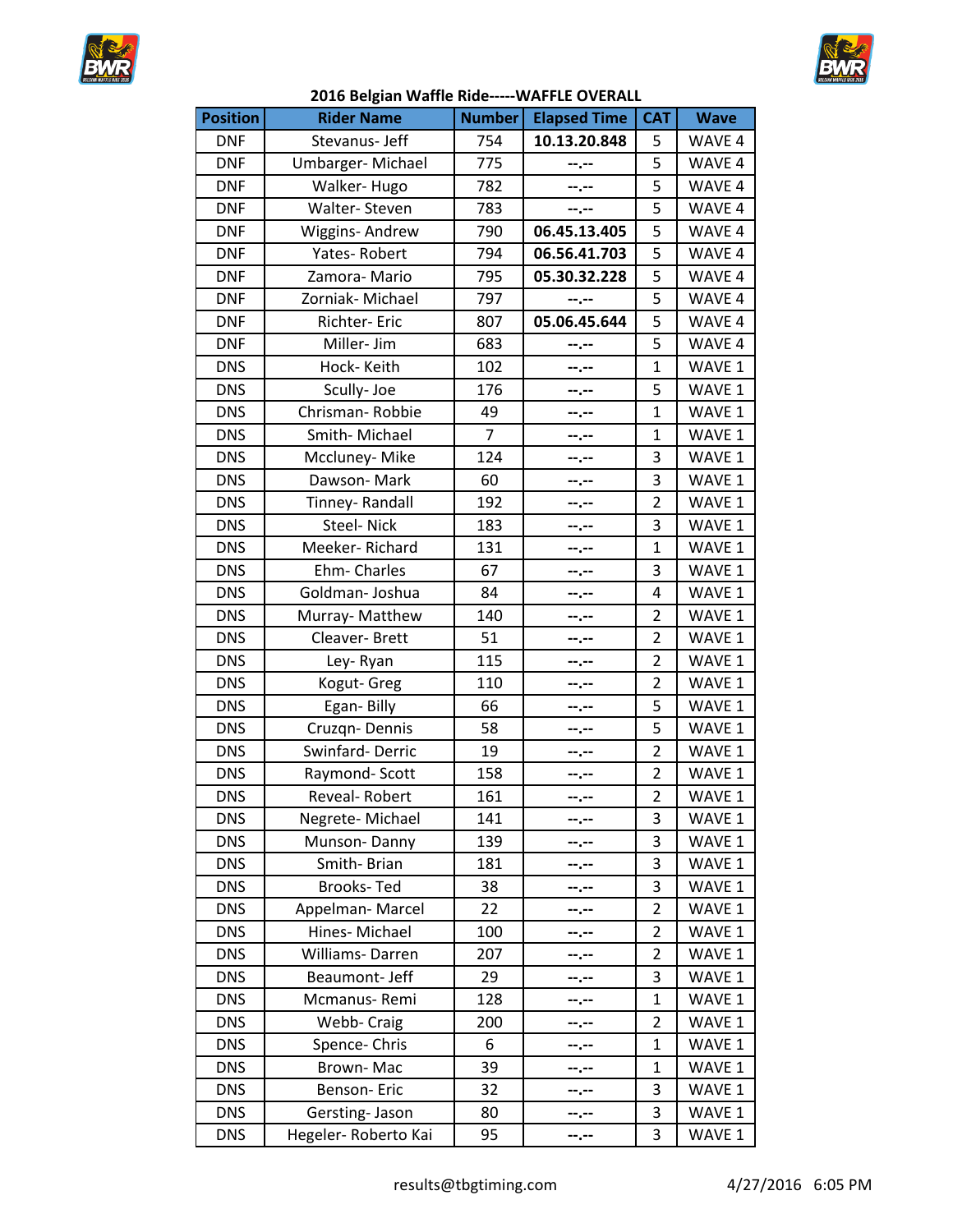



| <b>Position</b> | <b>Rider Name</b>        | <b>Number</b> | <b>Elapsed Time</b> | <b>CAT</b>     | <b>Wave</b>       |
|-----------------|--------------------------|---------------|---------------------|----------------|-------------------|
| <b>DNS</b>      | Yeager-Michael           | 209           | --.--               | 3              | WAVE 1            |
| <b>DNS</b>      | Mcwhorter-Robert         | 129           | --.--               | $\overline{2}$ | WAVE 1            |
| <b>DNS</b>      | Rollins- Scott           | 166           | --.--               | 3              | WAVE 1            |
| <b>DNS</b>      | <b>White-Garrett</b>     | 202           | --.--               | $\mathbf{1}$   | WAVE 1            |
| <b>DNS</b>      | Struyk-Todd              | 186           | --.--               | 3              | WAVE 1            |
| <b>DNS</b>      | Kurland-Steven           | 113           | $- - - - -$         | 3              | WAVE 1            |
| <b>DNS</b>      | Burke-Barry              | 41            | --.--               | 3              | WAVE 1            |
| <b>DNS</b>      | Summers- Garry           | 219           | --.--               | 3              | WAVE 1            |
| <b>DNS</b>      | Schaffner-Nick           | 172           | --.--               | $\mathbf{1}$   | WAVE 1            |
| <b>DNS</b>      | Dosier- Curtiss          | 64            | --.--               | 3              | WAVE 1            |
| <b>DNS</b>      | Strong- Jeff             | 185           | --.--               | 3              | WAVE 1            |
| <b>DNS</b>      | Dootson- Erik            | 63            | --.--               | 3              | WAVE 1            |
| <b>DNS</b>      | Olsen-John               | 145           | --.--               | 3              | WAVE 1            |
| <b>DNS</b>      | Cassens- Philip          | 47            | --.--               | 5              | WAVE 1            |
| <b>DNS</b>      | Hampton-Patrick          | 89            | --.--               | 3              | WAVE 1            |
| <b>DNS</b>      | Noyes-Kirk               | 144           | --.--               | 5              | WAVE 1            |
| <b>DNS</b>      | Holden-Jason             | 103           | --.--               | $\overline{2}$ | WAVE 1            |
| <b>DNS</b>      | Fillebrown-Mark          | 74            | --.--               | 2              | WAVE 1            |
| <b>DNS</b>      | Hillenbrand- Michael     | 99            | --.--               | 3              | WAVE 1            |
| <b>DNS</b>      | Evans-Rob                | 69            | --.--               | $\mathbf{1}$   | WAVE 1            |
| <b>DNS</b>      | Meehan- Josh             | 130           | --.--               | 3              | WAVE 1            |
| <b>DNS</b>      | O Mara-Brian             | 147           | --.--               | 3              | WAVE 1            |
| <b>DNS</b>      | Correa-Gilbert           | 56            | --.--               | $\mathbf{1}$   | WAVE 1            |
| <b>DNS</b>      | Dapice- Josh             | 14            | --.--               | $\mathbf{1}$   | WAVE 1            |
| <b>DNS</b>      | White-Emily              | 284           | $- - - - -$         | <b>UNK</b>     | WAVE <sub>2</sub> |
| <b>DNS</b>      | Pilote-Fortin- Gabrielle | 311           | --.--               | $\mathbf 1$    | WAVE <sub>2</sub> |
| <b>DNS</b>      | Hipolito-Nora            | 282           | --.--               | <b>UNK</b>     | WAVE <sub>2</sub> |
| <b>DNS</b>      | Spagnoli-Tina            | 276           | --.--               | <b>UNK</b>     | WAVE <sub>2</sub> |
| <b>DNS</b>      | Conrad-Lisa              | 291           | --.--               | <b>UNK</b>     | WAVE <sub>2</sub> |
| <b>DNS</b>      | Hadgis- Chris            | 299           | --.--               | <b>UNK</b>     | WAVE <sub>2</sub> |
| <b>DNS</b>      | Hannon- Padraic          | 360           | --.--               | 4              | WAVE <sub>3</sub> |
| <b>DNS</b>      | Peters-Michael           | 411           | --.--               | 4              | WAVE <sub>3</sub> |
| <b>DNS</b>      | Cohen-Jordan             | 333           | --.--               | 4              | WAVE <sub>3</sub> |
| <b>DNS</b>      | Farfan-Yesh              | 345           | --.--               | 4              | WAVE <sub>3</sub> |
| <b>DNS</b>      | Ash-Phillip              | 318           | --.--               | 4              | WAVE <sub>3</sub> |
| <b>DNS</b>      | Mitchelmore- Peter       | 398           | ┄.╌                 | 4              | WAVE 3            |
| <b>DNS</b>      | Lee-Gilbert              | 376           | --.--               | 4              | WAVE <sub>3</sub> |
| <b>DNS</b>      | Wieczorek- Michael       | 450           | --.--               | 4              | WAVE <sub>3</sub> |
| <b>DNS</b>      | La Fountain- Adam        | 375           | --.--               | 4              | WAVE <sub>3</sub> |
| <b>DNS</b>      | Roecker-Nick             | 423           | --.--               | 4              | WAVE <sub>3</sub> |
| <b>DNS</b>      | Wain- Jim                | 443           | ┄.╌                 | 4              | WAVE <sub>3</sub> |
| <b>DNS</b>      | Pajari- Chad             | 409           | --.--               | 4              | WAVE <sub>3</sub> |
| <b>DNS</b>      | Hilton-Rob               | 367           | ┅.┄                 | 4              | WAVE <sub>3</sub> |
| <b>DNS</b>      | Wortendyke-Scott         | 454           | --.--               | 4              | WAVE 3            |
| <b>DNS</b>      | King-Ahmed               | 372           | --.--               | 4              | WAVE <sub>3</sub> |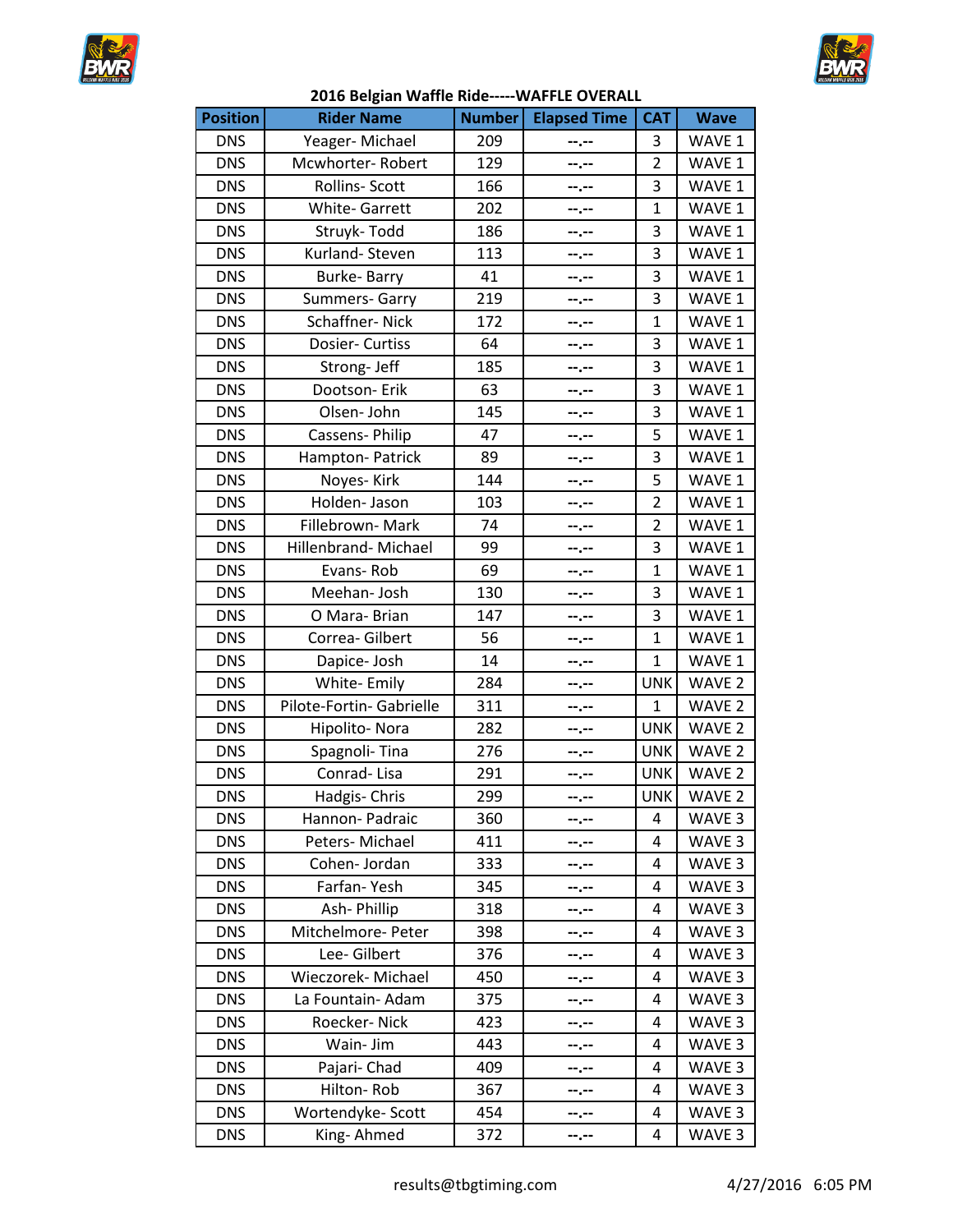



| 2016 Belgian Waffle Ride-----WAFFLE OVERALL |
|---------------------------------------------|
|---------------------------------------------|

| <b>Position</b> | <b>Rider Name</b>        | <b>Number</b> | <b>Elapsed Time</b> | <b>CAT</b> | <b>Wave</b>       |
|-----------------|--------------------------|---------------|---------------------|------------|-------------------|
| <b>DNS</b>      | Kudo- Koji               | 374           | --.--               | 4          | WAVE 3            |
| <b>DNS</b>      | Warren- Evan             | 466           | --.--               | 4          | WAVE <sub>3</sub> |
| <b>DNS</b>      | Rattanavipapong-Mitchell | 417           | --.--               | 4          | WAVE 3            |
| <b>DNS</b>      | Chambers- Brett          | 329           | --.--               | 4          | WAVE 3            |
| <b>DNS</b>      | Rose-Innes- Alex         | 424           | --.--               | 4          | WAVE <sub>3</sub> |
| <b>DNS</b>      | Sugg-Troy                | 437           | --.--               | 4          | WAVE 3            |
| <b>DNS</b>      | Riley-Andrew             | 421           | --.--               | 4          | WAVE <sub>3</sub> |
| <b>DNS</b>      | Reynolds- Brett          | 419           | --.--               | 4          | WAVE 3            |
| <b>DNS</b>      | Zediker-Lance            | 456           | --.--               | 4          | WAVE <sub>3</sub> |
| <b>DNS</b>      | Charley-Alan             | 330           | --.--               | 4          | WAVE 3            |
| <b>DNS</b>      | Mcgee-Shannon            | 393           | --.--               | 4          | WAVE 3            |
| <b>DNS</b>      | Hanselaar- Gijs          | 361           | --.--               | 4          | WAVE <sub>3</sub> |
| <b>DNS</b>      | Allen-Glenn              | 316           | --.--               | 4          | WAVE <sub>3</sub> |
| <b>DNS</b>      | Manley-Darron            | 385           | --.--               | 4          | WAVE <sub>3</sub> |
| <b>DNS</b>      | Swanberg-Kelly           | 438           | --.--               | 4          | WAVE 3            |
| <b>DNS</b>      | Garcia-Daniel            | 352           | --.--               | 4          | WAVE 3            |
| <b>DNS</b>      | Gohr-Travis              | 592           | --.--               | 5          | WAVE 4            |
| <b>DNS</b>      | Anthony-Loren            | 508           | --.--               | 5          | WAVE 4            |
| <b>DNS</b>      | Armbruster-Tadd          | 509           | --.--               | 5          | WAVE 4            |
| <b>DNS</b>      | Krevor-Alex              | 646           | --.--               | 5          | WAVE 4            |
| <b>DNS</b>      | Wendt-Troy               | 787           | --.--               | 5          | WAVE 4            |
| <b>DNS</b>      | Merrill-Tyler            | 680           | --.--               | 5          | WAVE 4            |
| <b>DNS</b>      | Sheridan- John           | 745           | --.--               | 5          | WAVE 4            |
| <b>DNS</b>      | Johnson-Travis           | 631           | --.--               | 5          | WAVE 4            |
| <b>DNS</b>      | Landers-Drew             | 653           | --.--               | 5          | WAVE 4            |
| <b>DNS</b>      | Fugitt-Jon               | 582           | --.--               | 5          | WAVE 4            |
| <b>DNS</b>      | Wills- Kyle              | 465           | --.--               | 4          | WAVE 4            |
| <b>DNS</b>      | Danielson- Jacob         | 809           | --.--               | 5          | WAVE 4            |
| <b>DNS</b>      | Brown-Chris              | 531           | --.--               | 5          | WAVE 4            |
| <b>DNS</b>      | Pellham-Wayne            | 708           | --.--               | 5          | WAVE 4            |
| <b>DNS</b>      | Mcginnis-Pat             | 677           | --.--               | 5          | WAVE 4            |
| <b>DNS</b>      | Macfarlane-lan           | 664           | --.--               | 5          | WAVE 4            |
| <b>DNS</b>      | Kalvelage-Eric           | 634           | --.--               | 5          | WAVE 4            |
| <b>DNS</b>      | Levitsky-Boris           | 658           | ┅.┄                 | 5          | WAVE 4            |
| <b>DNS</b>      | Baumgart-William         | 516           | --.--               | 5          | WAVE 4            |
| <b>DNS</b>      | Hazeltine- Jeffrey       | 608           | ┄.╌                 | 5          | WAVE 4            |
| <b>DNS</b>      | Banning-William          | 515           | --.--               | 5          | WAVE 4            |
| <b>DNS</b>      | Christenson-Eric         | 544           | --.--               | 5          | WAVE 4            |
| <b>DNS</b>      | Graves-Travis            | 596           | --.--               | 5          | WAVE 4            |
| <b>DNS</b>      | Eagleton-Scotty          | 568           | --.--               | 5          | WAVE 4            |
| <b>DNS</b>      | M Iller- Byron           | 663           | --.--               | 5          | WAVE 4            |
| <b>DNS</b>      | Boggs- Jeremy            | 525           | --.--               | 5          | WAVE 4            |
| <b>DNS</b>      | Holcomb- Greg            | 618           | --.--               | 5          | WAVE 4            |
| <b>DNS</b>      | Miller-Kevin             | 685           | --.--               | 5          | WAVE 4            |
| <b>DNS</b>      | Musselman-Brandon        | 694           | --.--               | 5          | WAVE 4            |